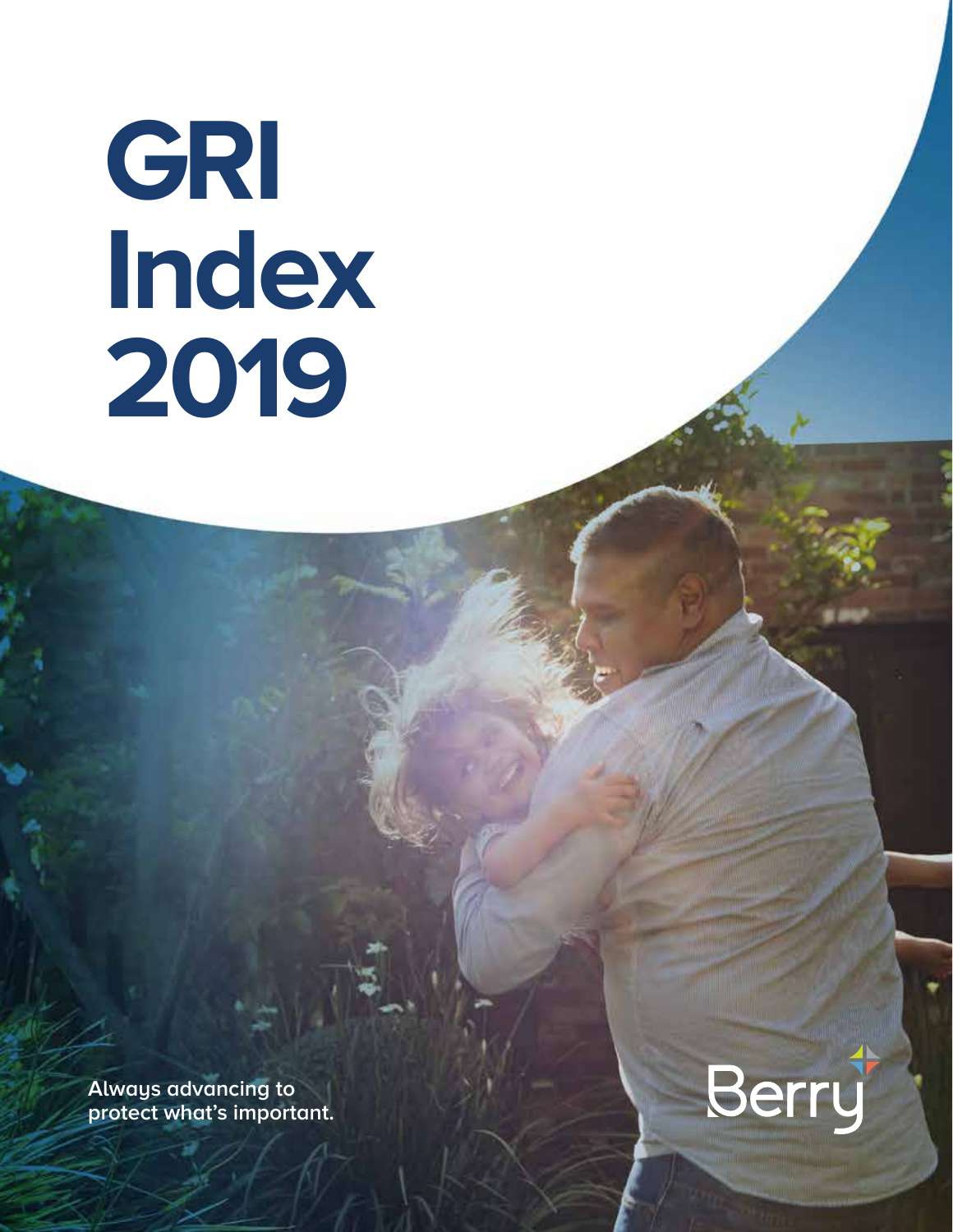## **Berry 2019 GRI Index**

This Global Reporting Initiative (GRI) Index is a supplement to our 2019 Impact report. The intent of this document is to reference where to find information that has been publicly disclosed in other documents, as well as provide additional information that has not been disclosed elsewhere, in accordance with the GRI Standards: Core option. Data is provided for all of our global operations for our 2019 Fiscal Year (October 1, 2018–September 28, 2019), excluding joint ventures for which we do not have operational control. Unless indicated otherwise, this data has not been externally assured.

#### General Disclosures

| <b>Disclosure</b>       | <b>Description</b>                            |                                                                                                                                                                          | <b>Response or Reference</b>   |                                |              |       |              |  |
|-------------------------|-----------------------------------------------|--------------------------------------------------------------------------------------------------------------------------------------------------------------------------|--------------------------------|--------------------------------|--------------|-------|--------------|--|
| 1. Organization Profile |                                               |                                                                                                                                                                          |                                |                                |              |       |              |  |
| $102 - 1$               | Name of the Organization                      | Berry Global Group, Inc. (BERY)                                                                                                                                          |                                |                                |              |       |              |  |
| $102 - 2$               | Activities, Brands, Products,<br>and Services | Form 10-K p. 3-5 "Segment Overview"<br>Brands: http://www.berryglobal.com/our-brands                                                                                     |                                |                                |              |       |              |  |
| $102 - 3$               | Location of Headquarters                      | Evansville, Indiana, USA                                                                                                                                                 |                                |                                |              |       |              |  |
| $102 - 4$               | Location of Operations                        | Form 10-K p. 10 "Properties"                                                                                                                                             |                                |                                |              |       |              |  |
| $102 - 5$               | Ownership and Legal Form                      | Berry is a publicly traded company (NYSE: BERY)                                                                                                                          |                                |                                |              |       |              |  |
| $102 - 6$               | Markets Served                                | Form 10-K p. 3 "General"<br>http://www.berryglobal.com/markets                                                                                                           |                                |                                |              |       |              |  |
| $102 - 7$               | Scale of the<br>Organization                  | Form 10-K<br>Total Number of Employees: Approximately 48,000<br><b>Total Number of Facilities: 290</b><br>Net Sales: \$13 Billion<br>Quantity of Products: 100,000+ SKUs |                                |                                |              |       |              |  |
|                         |                                               |                                                                                                                                                                          | <b>North</b><br><b>America</b> | <b>South</b><br><b>America</b> | <b>EMEIA</b> | Asia  | <b>Total</b> |  |
|                         |                                               | <b>Female Employees</b>                                                                                                                                                  | 6,185                          | 128                            | 5,690        | 1,965 | 13,968       |  |
| $102 - 8$               | Information on<br>Employees and               | <b>Male Employees</b>                                                                                                                                                    | 14,853                         | 892                            | 14,901       | 3,308 | 33,954       |  |
|                         | Other Workers                                 | <b>Total Employees</b>                                                                                                                                                   | 21,038                         | 1,020                          | 20,591       | 5,273 | 47,922       |  |
|                         |                                               | <b>Temporary Employees (FTE)</b>                                                                                                                                         | 1,061                          | 40                             | 2,384        | 499   | 3,984        |  |
|                         |                                               | As of September 28th, 2019<br>EMEIA = Europe, Middle East, India, and Africa<br>FTE = Full Time Equivalent                                                               |                                |                                |              |       |              |  |

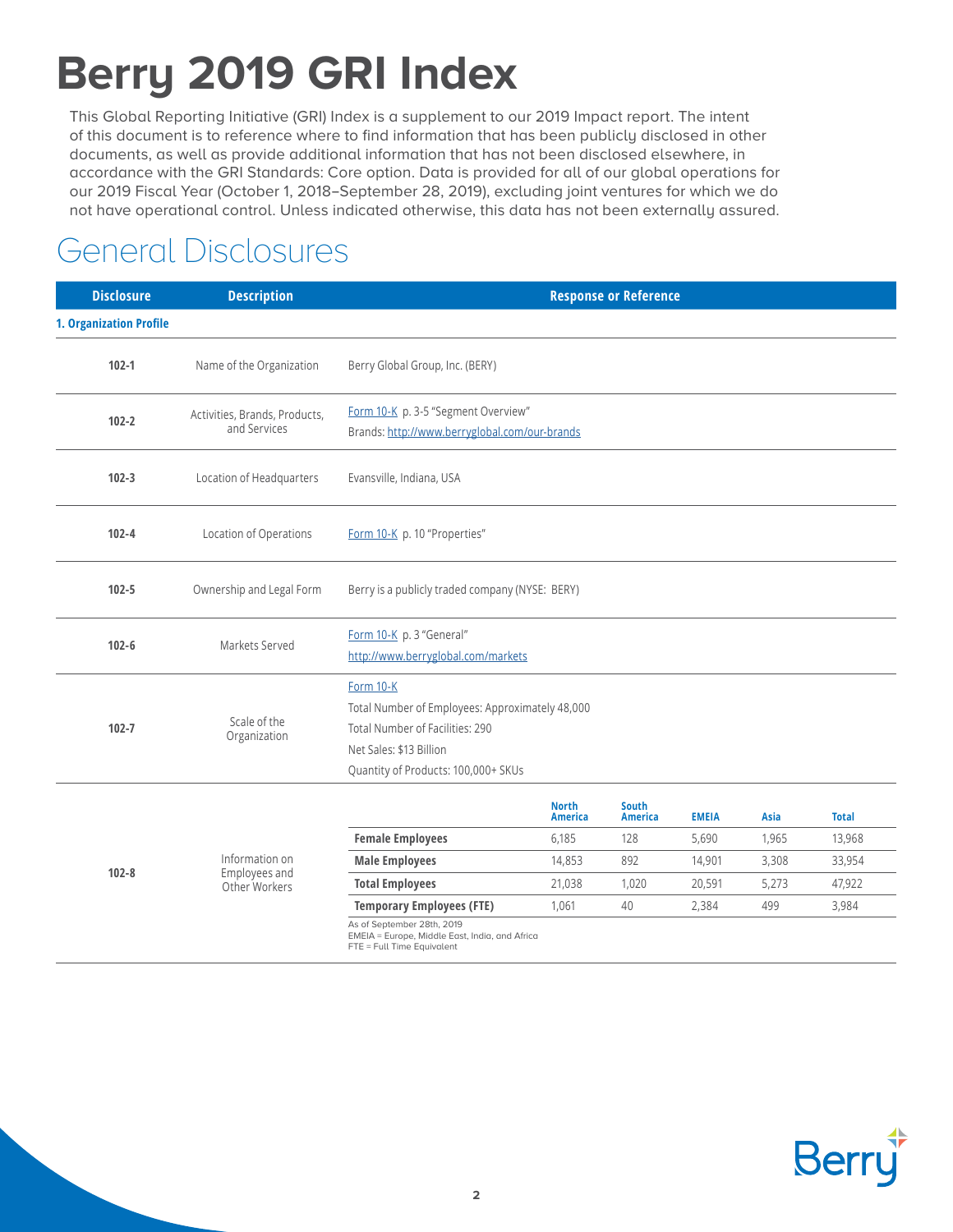#### General Disclosures

| <b>Disclosure</b>                   | <b>Description</b>                                                 | <b>Response or Reference</b>                                                                                                                                                                                                                                                                                                                                                                                                                                                                                                                               |                                                                                                                                                                                                                                                 |  |  |  |
|-------------------------------------|--------------------------------------------------------------------|------------------------------------------------------------------------------------------------------------------------------------------------------------------------------------------------------------------------------------------------------------------------------------------------------------------------------------------------------------------------------------------------------------------------------------------------------------------------------------------------------------------------------------------------------------|-------------------------------------------------------------------------------------------------------------------------------------------------------------------------------------------------------------------------------------------------|--|--|--|
| 1. Organization Profile (continued) |                                                                    |                                                                                                                                                                                                                                                                                                                                                                                                                                                                                                                                                            |                                                                                                                                                                                                                                                 |  |  |  |
|                                     |                                                                    | Our most significant raw material is plastic resin. We work very closely with our resin suppliers. We use additional<br>materials, including butyl rubber, adhesives, paper and packaging materials, linerboard, rayon, polyester fiber,<br>and foil. We source raw materials, equipment, and services for our global operations from suppliers around the<br>world.                                                                                                                                                                                       |                                                                                                                                                                                                                                                 |  |  |  |
| $102 - 9$                           | Supply Chain                                                       | In FY19, we acquired RPC Group. The procurement groups of the two legacy companies have been working closely<br>together since the acquisition to drive synergies. We are actively working together to ensure compliance with<br>regulatory and customer requirements for supply chain management across six continents. At this time, we have<br>not integrated how we manage suppliers from an ESG/sustainability perspective, but we recognize the impact we<br>can achieve by leveraging our scale for good across our tens of thousands of suppliers. |                                                                                                                                                                                                                                                 |  |  |  |
|                                     |                                                                    | Berry and RPC had similar strategies for supplier engagement - each focusing on 1) resin suppliers, 2) new<br>suppliers, and 3) the top 100-150 suppliers, representing approximately 80% of spend.                                                                                                                                                                                                                                                                                                                                                        |                                                                                                                                                                                                                                                 |  |  |  |
|                                     |                                                                    | Berry manages top suppliers by category through our BEST (Berry Exceptional Supplier Team) program, which<br>this program to closely evaluate and improve supplier performance across each category.                                                                                                                                                                                                                                                                                                                                                       | formally documents supplier performance semi-annually. Executive management and commodity managers use                                                                                                                                          |  |  |  |
| 102-10                              | Significant Changes to<br>the Organization and Its<br>Supply Chain | Form 10-K p. 13-14 "Recent Acquisitions"                                                                                                                                                                                                                                                                                                                                                                                                                                                                                                                   |                                                                                                                                                                                                                                                 |  |  |  |
|                                     |                                                                    | The Audit Committee of the Board of Directors has oversight responsibility for risk assessment and risk<br>management practices of the Company.                                                                                                                                                                                                                                                                                                                                                                                                            |                                                                                                                                                                                                                                                 |  |  |  |
| 102-11                              | Precautionary Principle<br>or Approach                             | Furthermore, both our Sustainability and Environmental policies were developed with the intent of proactively<br>minimizing the impacts of our processes and products on the environment. This includes deselecting raw<br>materials because of known or suspected concerns.                                                                                                                                                                                                                                                                               |                                                                                                                                                                                                                                                 |  |  |  |
|                                     |                                                                    | For further information, please refer to:<br><b>Audit Committee Charter</b><br><b>Sustainability Policy</b><br><b>Environmental Policy</b>                                                                                                                                                                                                                                                                                                                                                                                                                 |                                                                                                                                                                                                                                                 |  |  |  |
| $102 - 12$                          | <b>External Initiatives</b>                                        | Operation Clean Sweep®<br>Ellen MacArthur Foundation New<br>Plastics Economy Global Commitment<br>Association of Plastic Recyclers<br><b>Recycling Demand Champions</b><br>Corporate Renewable Energy Buyers' Principles<br>Alliance to End Plastic Waste                                                                                                                                                                                                                                                                                                  | Science Based Targets Initiative<br>Wrap Recycling Action Program (W.R.A.P.)<br>Circular Economy for Flexible Packaging (CEFLEX)<br>Circular Plastics Alliance<br>Polyolefin Circular Economy Platform (PCEP)<br>Recoup<br>The UK Plastics Pact |  |  |  |
| 102-13                              | Membership<br>of Associations                                      | We are members of several organizations, including:<br>Association of Plastic Recyclers (APR)<br>Association of the Nonwoven Fabrics Industry<br>(INDA)<br>Plastic Recyclers Europe<br>European Disposables and Nonwovens<br>Association (EDANA)<br>Flexible Film Recycling Group (FFRG)<br>Flexible Packaging Association (FPA)                                                                                                                                                                                                                           | Foodservice Packaging Institute (FPI)<br>Plastics Industry Association (PLASTICS)<br>The Recycling Partnership<br>AMERIPEN (joined in 2020)<br>European Plastics Converters (EuPC)<br><b>INCPEN</b><br>The Packaging Federation                 |  |  |  |
| 2. Strategy                         |                                                                    |                                                                                                                                                                                                                                                                                                                                                                                                                                                                                                                                                            |                                                                                                                                                                                                                                                 |  |  |  |
| 102-14                              | <b>Statement from Senior</b><br>Decision-Maker                     | <b>CEO's Message</b>                                                                                                                                                                                                                                                                                                                                                                                                                                                                                                                                       |                                                                                                                                                                                                                                                 |  |  |  |
| 3. Ethics and Integrity             |                                                                    |                                                                                                                                                                                                                                                                                                                                                                                                                                                                                                                                                            |                                                                                                                                                                                                                                                 |  |  |  |
| 102-16                              | Values, Principles<br>Standards and<br>Norms of Behavior           | <b>Code of Business Ethics</b><br><b>Supplemental Code of Ethics</b>                                                                                                                                                                                                                                                                                                                                                                                                                                                                                       |                                                                                                                                                                                                                                                 |  |  |  |
| 4. Governance                       |                                                                    |                                                                                                                                                                                                                                                                                                                                                                                                                                                                                                                                                            |                                                                                                                                                                                                                                                 |  |  |  |
| 102-18                              | Governance<br>Structure                                            | <b>Corporate Governance</b>                                                                                                                                                                                                                                                                                                                                                                                                                                                                                                                                |                                                                                                                                                                                                                                                 |  |  |  |

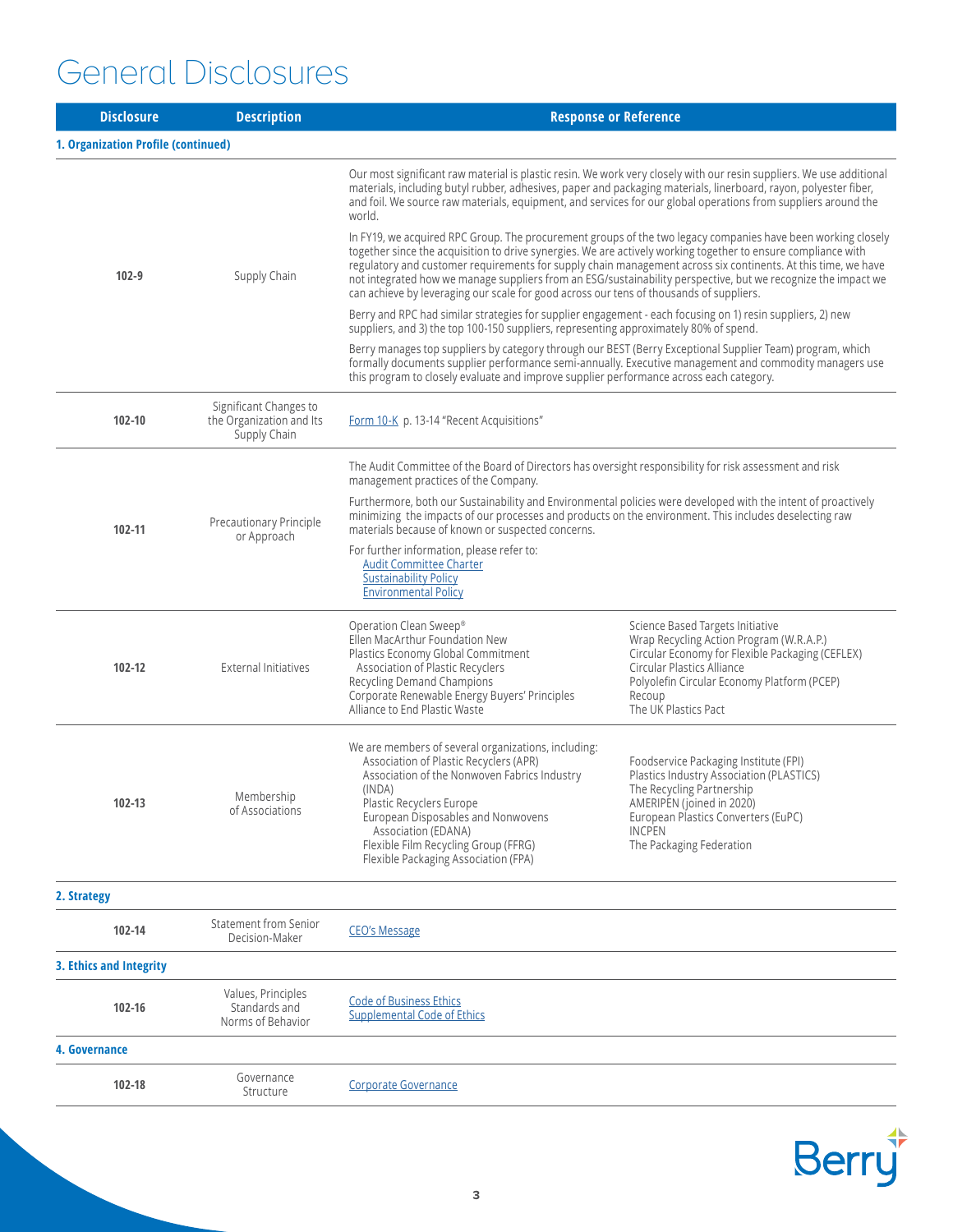#### General Disclosures

| <b>Disclosure</b>            | <b>Description</b>                                               | <b>Response or Reference</b>                                                                                                                                                                                                                                                                                                                                                                                                                                                                                                                                                                                                                                                                                                                                                                                                                                                                                                                                                                                                                                                                                                                                                                                                                                                                                                                                                                                                                                                                                                                                                                                                                                                                                                                                                                                                       |
|------------------------------|------------------------------------------------------------------|------------------------------------------------------------------------------------------------------------------------------------------------------------------------------------------------------------------------------------------------------------------------------------------------------------------------------------------------------------------------------------------------------------------------------------------------------------------------------------------------------------------------------------------------------------------------------------------------------------------------------------------------------------------------------------------------------------------------------------------------------------------------------------------------------------------------------------------------------------------------------------------------------------------------------------------------------------------------------------------------------------------------------------------------------------------------------------------------------------------------------------------------------------------------------------------------------------------------------------------------------------------------------------------------------------------------------------------------------------------------------------------------------------------------------------------------------------------------------------------------------------------------------------------------------------------------------------------------------------------------------------------------------------------------------------------------------------------------------------------------------------------------------------------------------------------------------------|
| 5. Stakeholder Engagement    |                                                                  |                                                                                                                                                                                                                                                                                                                                                                                                                                                                                                                                                                                                                                                                                                                                                                                                                                                                                                                                                                                                                                                                                                                                                                                                                                                                                                                                                                                                                                                                                                                                                                                                                                                                                                                                                                                                                                    |
| $102 - 40$                   | List of<br>Stakeholder Groups                                    | Please refer to 102-46                                                                                                                                                                                                                                                                                                                                                                                                                                                                                                                                                                                                                                                                                                                                                                                                                                                                                                                                                                                                                                                                                                                                                                                                                                                                                                                                                                                                                                                                                                                                                                                                                                                                                                                                                                                                             |
| $102 - 41$                   | <b>Collective Bargaining</b><br>Agreements                       | Form 10-K p. 5 "Employees"<br>Approximately 20% of employees are covered by collective bargaining agreements.                                                                                                                                                                                                                                                                                                                                                                                                                                                                                                                                                                                                                                                                                                                                                                                                                                                                                                                                                                                                                                                                                                                                                                                                                                                                                                                                                                                                                                                                                                                                                                                                                                                                                                                      |
| 102-42                       | Identifying and Selecting<br>Stakeholders                        | Please refer to 102-46                                                                                                                                                                                                                                                                                                                                                                                                                                                                                                                                                                                                                                                                                                                                                                                                                                                                                                                                                                                                                                                                                                                                                                                                                                                                                                                                                                                                                                                                                                                                                                                                                                                                                                                                                                                                             |
| $102 - 43$                   | Approach to Stakeholder<br>Engagement                            | Please refer to 102-46                                                                                                                                                                                                                                                                                                                                                                                                                                                                                                                                                                                                                                                                                                                                                                                                                                                                                                                                                                                                                                                                                                                                                                                                                                                                                                                                                                                                                                                                                                                                                                                                                                                                                                                                                                                                             |
| $102 - 44$                   | Key Topics and<br>Concerns Raised                                | Please refer to 102-46                                                                                                                                                                                                                                                                                                                                                                                                                                                                                                                                                                                                                                                                                                                                                                                                                                                                                                                                                                                                                                                                                                                                                                                                                                                                                                                                                                                                                                                                                                                                                                                                                                                                                                                                                                                                             |
| <b>6. Reporting Practice</b> |                                                                  |                                                                                                                                                                                                                                                                                                                                                                                                                                                                                                                                                                                                                                                                                                                                                                                                                                                                                                                                                                                                                                                                                                                                                                                                                                                                                                                                                                                                                                                                                                                                                                                                                                                                                                                                                                                                                                    |
| 102-45                       | Entities Included in the<br>Consolidated Financial<br>Statements | This report covers all of our global operations for which Berry had operational control at the end of<br>the reporting period, unless otherwise specified for specific indicators.                                                                                                                                                                                                                                                                                                                                                                                                                                                                                                                                                                                                                                                                                                                                                                                                                                                                                                                                                                                                                                                                                                                                                                                                                                                                                                                                                                                                                                                                                                                                                                                                                                                 |
|                              |                                                                  | A sustainability assessment was performed in order to determine material aspects boundaries for all<br>stakeholders in the long-term success of Berry.                                                                                                                                                                                                                                                                                                                                                                                                                                                                                                                                                                                                                                                                                                                                                                                                                                                                                                                                                                                                                                                                                                                                                                                                                                                                                                                                                                                                                                                                                                                                                                                                                                                                             |
|                              |                                                                  | <b>Internal Stakeholders</b><br>Employees: An Employee Sustainability Survey was previously sent to all employees, globally. The survey was<br>translated into 8 languages to cover the native language of all of our global operations at the time of the survey.<br>Employees were asked to evaluate each aspect in terms of importance both to the long-term sustainability of the<br>Company as well as to the employee, personally.                                                                                                                                                                                                                                                                                                                                                                                                                                                                                                                                                                                                                                                                                                                                                                                                                                                                                                                                                                                                                                                                                                                                                                                                                                                                                                                                                                                           |
|                              |                                                                  | Berry: Any aspects for which we have a Corporate initiative or policy were automatically considered material. Any<br>aspects for which we were already publishing data were also automatically considered material.                                                                                                                                                                                                                                                                                                                                                                                                                                                                                                                                                                                                                                                                                                                                                                                                                                                                                                                                                                                                                                                                                                                                                                                                                                                                                                                                                                                                                                                                                                                                                                                                                |
| $102 - 46$                   | Defining Report Content<br>and Topic Boundaries                  | <b>External Stakeholders</b><br>Customers: Our customers are one of our most critical stakeholders. We partner with them to ensure we are<br>well-aligned. This reduces the risk of not being able to comply with evolving requirements. It also positions Berry<br>to gain additional share. We determine customer priorities in a variety of ways, including direct engagement,<br>annual survey, monitoring public commitments, and tracking what our customers ask us about in their surveys.<br>Investors: We directly engage with a number of our investors on ESG. Their feedback has been consistent with<br>overall industry trends around ESG. Most of them look for Berry to report in alignment with industry frameworks,<br>e.g. GRI, CDP, SASB. Many have also stressed the importance of improving ESG ratings - looking at factors<br>considered material for our industry as a whole.<br>In FY19, we had several investors ask about marine debris, including our efforts to prevent pellet loss. This was<br>already a material topic, but outreach from the investor community increased its significance.<br>Communities: The communities in which we operate are a critical stakeholder. Community engagement is<br>encouraged at the corporate level and managed at the local level.<br>Suppliers: Our suppliers are important partners that are critical to our long-term success. As one of the largest<br>converters in the plastics industry, Berry is proud to work closely with our suppliers to ensure alignment and<br>mutually define materiality for the plastics industry.<br>NGOs: We closely track press releases from non-governmental organizations (NGOs). We are also fortunate to<br>have numerous direct engagements. Incorporating their input is important for reducing potential risk. |
| $102 - 47$                   | List of Material Topics                                          | Economic: Economic performance, ethical business practices<br>Environmental: Litter and marine debris, energy, greenhouse gas emissions, waste, water, recyclability of<br>Berry's packaging<br>Social: Employee safety, regulatory compliance and product safety, employee training and education<br>opportunities, reporting of ethics violations, and human rights                                                                                                                                                                                                                                                                                                                                                                                                                                                                                                                                                                                                                                                                                                                                                                                                                                                                                                                                                                                                                                                                                                                                                                                                                                                                                                                                                                                                                                                              |
| $102 - 48$                   | Restatements of<br>Information                                   | Historical data may be modified to reflect changes in business structure, as well as improvements in data<br>collection and accuracy.                                                                                                                                                                                                                                                                                                                                                                                                                                                                                                                                                                                                                                                                                                                                                                                                                                                                                                                                                                                                                                                                                                                                                                                                                                                                                                                                                                                                                                                                                                                                                                                                                                                                                              |
| 102-49                       | Changes in Reporting                                             | During the 2019 reporting period there was a significant change in reporting boundaries. In July 2019, Berry<br>completed the acquisition of RPC Group, a leading plastic product design and engineering company for packaging<br>and non-packaging markets, comprising of 189 sites in 34 countries. This report reflects data for the combined<br>operations of legacy RPC and Berry for the 2019 reporting period.                                                                                                                                                                                                                                                                                                                                                                                                                                                                                                                                                                                                                                                                                                                                                                                                                                                                                                                                                                                                                                                                                                                                                                                                                                                                                                                                                                                                              |
| 102-50                       | <b>Reporting Period</b>                                          | 2019 Fiscal Year (October 1, 2018 - September 28, 2019) unless otherwise noted                                                                                                                                                                                                                                                                                                                                                                                                                                                                                                                                                                                                                                                                                                                                                                                                                                                                                                                                                                                                                                                                                                                                                                                                                                                                                                                                                                                                                                                                                                                                                                                                                                                                                                                                                     |
| 102-51                       | Date of Most<br>Recent Report                                    | 2018                                                                                                                                                                                                                                                                                                                                                                                                                                                                                                                                                                                                                                                                                                                                                                                                                                                                                                                                                                                                                                                                                                                                                                                                                                                                                                                                                                                                                                                                                                                                                                                                                                                                                                                                                                                                                               |
| 102-52                       | Reporting Cycle                                                  | Annual, however we did not issue a GRI Index in 2018 because resources were instead focused on integration of<br>our RPC acquisition                                                                                                                                                                                                                                                                                                                                                                                                                                                                                                                                                                                                                                                                                                                                                                                                                                                                                                                                                                                                                                                                                                                                                                                                                                                                                                                                                                                                                                                                                                                                                                                                                                                                                               |

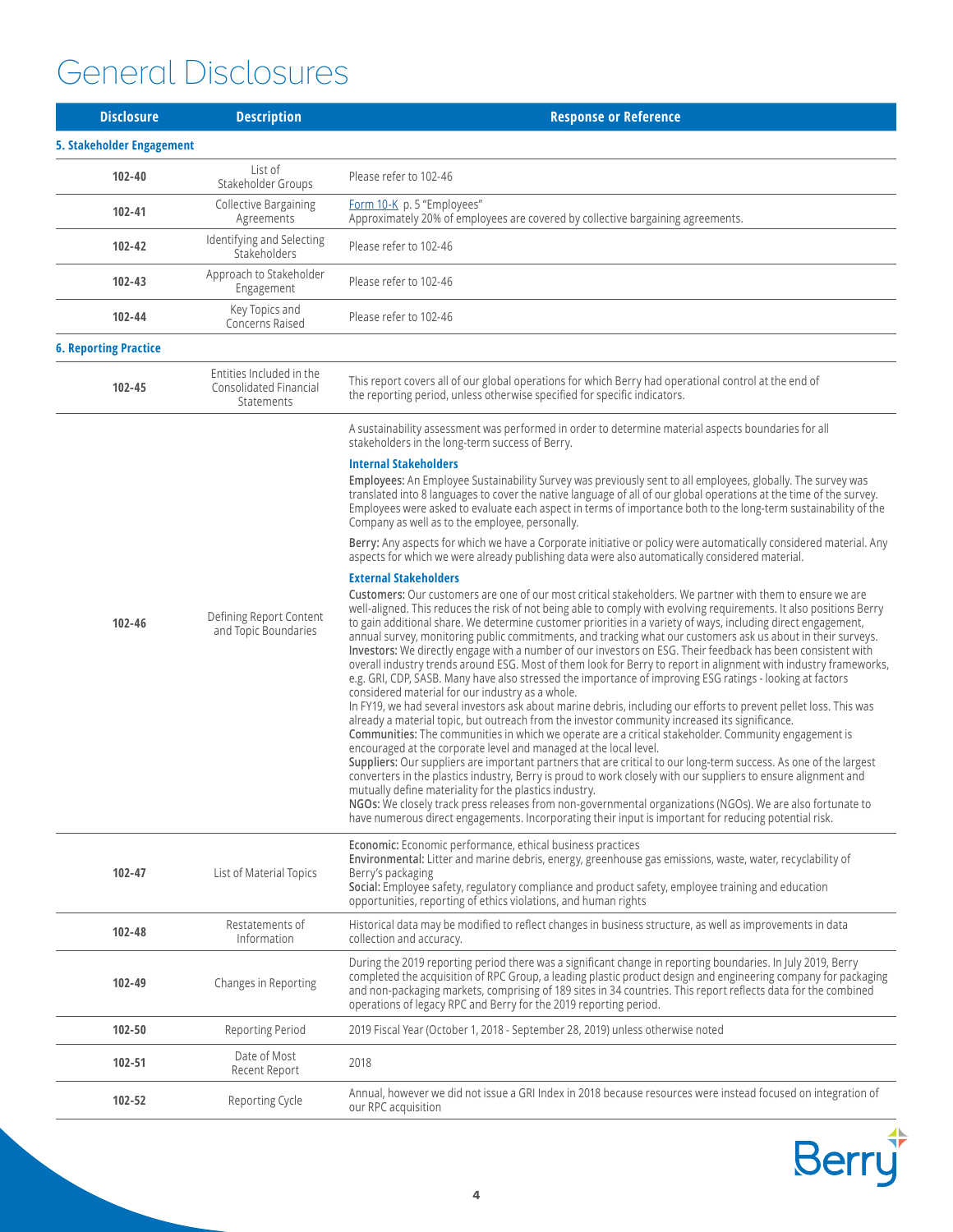#### General Disclosures

| <b>Disclosure</b> | <b>Description</b>                                            | <b>Response or Reference</b>                                                                                         |
|-------------------|---------------------------------------------------------------|----------------------------------------------------------------------------------------------------------------------|
| $102 - 53$        | Contact Point for<br>Questions Regarding<br>the Report        | Sustainability: Robert Flores<br>Corporate Communications: Eva Schmitz<br><b>Investor Relations: Dustin Stilwell</b> |
| 102-54            | Claims of Reporting<br>in Accordance With<br>the GRI Standard | This report has been prepared in accordance with the GRI Standards: Core option                                      |
| 102-55            | <b>GRI Content Index</b>                                      | This document is a standalone GRI content index.                                                                     |
| 102-56            | External Assurance                                            | We are not obtaining external assurance for our reporting at this time.                                              |

#### 201 Economic Performance

| <b>Disclosure</b>          | <b>Description</b>                                 | <b>Response or Reference</b> |                                                 |                                                                                                                                                                                                                                                                                                                                                                                                                                                                 |  |  |  |
|----------------------------|----------------------------------------------------|------------------------------|-------------------------------------------------|-----------------------------------------------------------------------------------------------------------------------------------------------------------------------------------------------------------------------------------------------------------------------------------------------------------------------------------------------------------------------------------------------------------------------------------------------------------------|--|--|--|
| <b>Management Approach</b> |                                                    | Corporate Governance         |                                                 |                                                                                                                                                                                                                                                                                                                                                                                                                                                                 |  |  |  |
|                            |                                                    | Please refer to: Form 10-K   |                                                 |                                                                                                                                                                                                                                                                                                                                                                                                                                                                 |  |  |  |
|                            | Direct Economic Value<br>Generated and Distributed | to recycle or reuse.         |                                                 | Berry is committed to its mission of 'Always advancing to protect what's important,' and proudly partners with its<br>customers to provide them with value-added protective solutions that are increasingly light-weighted and easier                                                                                                                                                                                                                           |  |  |  |
| $201-1$                    |                                                    | industrial end markets.      |                                                 | Beyond economic value, our products provide tremendous social value. Berry is a leading global supplier of a<br>broad range of innovative rigid, flexible, and non-woven products. These include products for food and medical<br>packaging, diapers, various sanitizing and disinfecting products, protective healthcare apparel, transportation/<br>logistics-related products, and packaging for many other products that are essential to both consumer and |  |  |  |
|                            |                                                    | impact areas:                |                                                 | Many of our products also provide environmental benefits. We are working to better quantify our sales that have<br>Environmental or Social benefits. Here is a summary of sales in our HH&S division within Environmental or Social                                                                                                                                                                                                                             |  |  |  |
|                            |                                                    | Pillar<br>Social             | Impact Area<br>Disease Prevention<br>Sanitation | FY19 Sales (\$MM)<br>306<br>1,515                                                                                                                                                                                                                                                                                                                                                                                                                               |  |  |  |
|                            |                                                    | Environmental                | Green Building<br>Pollution Prevention          | 118<br>100                                                                                                                                                                                                                                                                                                                                                                                                                                                      |  |  |  |

#### 205 Anti-Corruption

| <b>Disclosure</b>          | <b>Description</b>                                                                       | <b>Response or Reference</b>                                                                                                                                                                                                                                                                                                                                                                                                                                                                                                                                                                                                                                                                                                                                                                                                                                                                  |
|----------------------------|------------------------------------------------------------------------------------------|-----------------------------------------------------------------------------------------------------------------------------------------------------------------------------------------------------------------------------------------------------------------------------------------------------------------------------------------------------------------------------------------------------------------------------------------------------------------------------------------------------------------------------------------------------------------------------------------------------------------------------------------------------------------------------------------------------------------------------------------------------------------------------------------------------------------------------------------------------------------------------------------------|
| <b>Management Approach</b> |                                                                                          | It is the policy of Berry and its subsidiaries to conduct business in accordance with the highest ethical, moral,<br>and legal standards. In so doing, we conduct our business efficiently, in good faith, with due care, and in the best<br>interest of our Company, our employees, and our shareholders. Specific employee expectations are provided in<br>our Code of Business Ethics.                                                                                                                                                                                                                                                                                                                                                                                                                                                                                                     |
|                            |                                                                                          | For more information, please visit:<br><b>Code of Business Ethics</b><br><b>Supplemental Code of Ethics</b>                                                                                                                                                                                                                                                                                                                                                                                                                                                                                                                                                                                                                                                                                                                                                                                   |
| $205 - 2$                  | Communication<br>and Training About<br><b>Anti-Corruption Policies</b><br>and Procedures | The Code of Business Ethics (Code) is distributed to all employees, officers, and directors of Berry and other<br>individuals designated by the Ethics Committee and/or the Audit Committee to receive the Code. All employees,<br>officers, directors, and other such individuals receiving the Code are expected to read and familiarize themselves<br>with the Code and are required to execute an Acknowledgment confirming they have received and read,<br>understand, and agree to comply with the Code. Newly hired, promoted, or transferred employees are presented<br>with the Code and asked to execute the Acknowledgement at the time they commence work at Berry or start<br>their new position. From time to time, in order to re-emphasize our commitment to the Code, Berry may elect to<br>redistribute the Code to all employees and have updated Acknowledgements signed. |
|                            |                                                                                          | The CEO and all directors, presidents, executive vice presidents, and other officers/employees reporting directly<br>to the CEO are required to sign a copy of the Company's Certification and Supplemental Code of Ethics (the<br>"Supplemental Code"). The Supplemental Code, which is in addition to the standards set by our Code of Business<br>Ethics, was created in order to establish a higher level of expectation for the most senior leaders of the Company.                                                                                                                                                                                                                                                                                                                                                                                                                      |
|                            |                                                                                          | Furthermore, all employees are required to participate in annual compliance training covering a variety of subject<br>matters, including the Berry Code of Business Ethics and global anti-corruption.                                                                                                                                                                                                                                                                                                                                                                                                                                                                                                                                                                                                                                                                                        |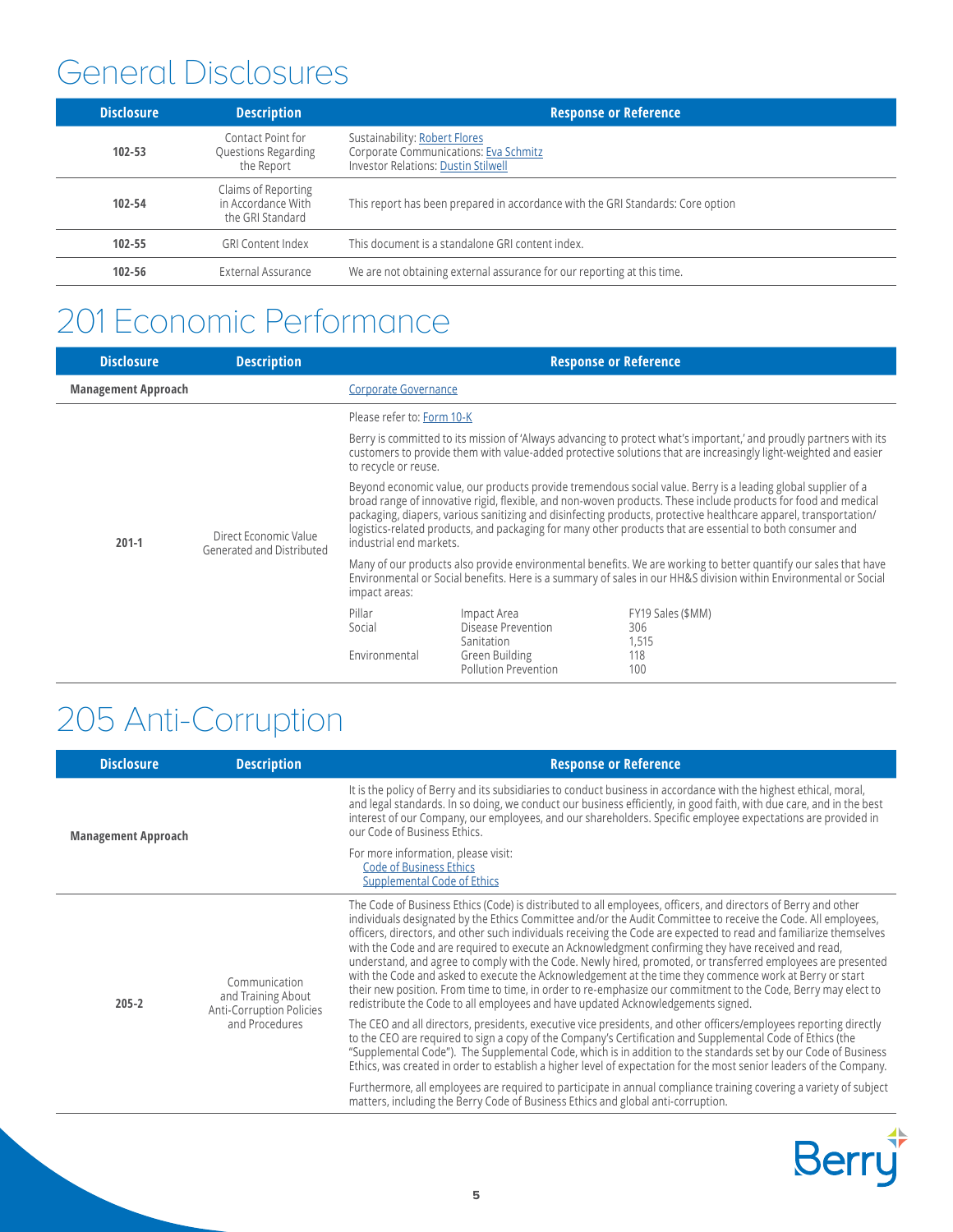#### 301 Materials

| <b>Disclosure</b>          | <b>Description</b>                    | <b>Response or Reference</b>                                                                                                                                                                                                                                                                                                                                                                                                                                                                                                                                                                                                                                                                                                                                                                                                                                                                                                                                                                                                                                                                                                                                                                                                                                                                                                                                                                                                                                                                                                                                                                                                                                                                                                                                                                                                                                                                                                                                                                                                                                                                                                                                                                                                                                                                                                                                                                                                                                                                                                                                                                                                                                                                                                                                                                    |
|----------------------------|---------------------------------------|-------------------------------------------------------------------------------------------------------------------------------------------------------------------------------------------------------------------------------------------------------------------------------------------------------------------------------------------------------------------------------------------------------------------------------------------------------------------------------------------------------------------------------------------------------------------------------------------------------------------------------------------------------------------------------------------------------------------------------------------------------------------------------------------------------------------------------------------------------------------------------------------------------------------------------------------------------------------------------------------------------------------------------------------------------------------------------------------------------------------------------------------------------------------------------------------------------------------------------------------------------------------------------------------------------------------------------------------------------------------------------------------------------------------------------------------------------------------------------------------------------------------------------------------------------------------------------------------------------------------------------------------------------------------------------------------------------------------------------------------------------------------------------------------------------------------------------------------------------------------------------------------------------------------------------------------------------------------------------------------------------------------------------------------------------------------------------------------------------------------------------------------------------------------------------------------------------------------------------------------------------------------------------------------------------------------------------------------------------------------------------------------------------------------------------------------------------------------------------------------------------------------------------------------------------------------------------------------------------------------------------------------------------------------------------------------------------------------------------------------------------------------------------------------------|
| <b>Management Approach</b> |                                       | Materials are at the heart of every product we manufacture. At Berry, we strive to provide the highest quality<br>products and services that consistently exceed customers' expectations. We are motivated by our stakeholders<br>to continually optimize our product designs to reduce material usage, thereby reducing natural resource<br>consumption and minimizing overall lifecycle impacts.<br>Our sustainability strategy, Impact 2025, highlights efforts in many areas related to materials:<br>Lightweight products<br>- Design 100% of packaging to be reusable, recyclable, or compostable<br>- Achieve 10% recycled content across fast-moving consumer goods packaging<br>- Encourage the development of renewable materials<br>Reducing raw material usage by lightweighting products is the primary method we utilize to reduce our overall<br>environmental impact. That is driven by our understanding of the impacts of our products over their lifecycles. This<br>is consistently confirmed by lifecycle assessments (LCAs) of our products as well as our own GHG inventory (305-3).<br>In order to minimize our environmental impacts, it is therefore critical that we minimize our raw material usage.<br>Designing for recyclability as well as the use of recycled content are also critical to ensure the materials we use<br>are part of the circular economy. Not only does recycling reduce waste, recycled content has been shown to<br>significantly reduce GHG emissions. One of the most common inquiries we receive from our packaging customers<br>is the recyclability of our products. Furthermore, many NGOs are critical of the packaging sector, because<br>packaging is one of the most common sources of litter and marine debris. The recyclability of our products is<br>clearly a material issue for not only Berry, but also for our stakeholders.<br>We believe we can have the greatest direct impact on recycling by increasing our own demand for recycled<br>content. That is why we have set a goal as part of our sustainability strategy, Impact 2025, to achieve 10%<br>recycled content across our fast-moving consumers goods packaging.<br>We believe we can have an even greater impact on recycling by partnering with other leading organizations<br>(102-13) and initiatives (102-12). By bringing stakeholders together from across the value chain, we can truly shift<br>the industry to a more circular economy. Additionally, we are active in many of the communities where we have<br>facilities. We aim to educate community members on the benefits of plastics and the importance of recycling. We<br>also support the research and development of practical and economical alternatives to conventional fossil fuel |
|                            |                                       | based raw materials. In general, alternatives to conventional resins have a significant premium, which has limited<br>customer interest.<br>For further information, please refer to:<br>https://www.berryglobal.com/sustainability/environment                                                                                                                                                                                                                                                                                                                                                                                                                                                                                                                                                                                                                                                                                                                                                                                                                                                                                                                                                                                                                                                                                                                                                                                                                                                                                                                                                                                                                                                                                                                                                                                                                                                                                                                                                                                                                                                                                                                                                                                                                                                                                                                                                                                                                                                                                                                                                                                                                                                                                                                                                 |
|                            |                                       |                                                                                                                                                                                                                                                                                                                                                                                                                                                                                                                                                                                                                                                                                                                                                                                                                                                                                                                                                                                                                                                                                                                                                                                                                                                                                                                                                                                                                                                                                                                                                                                                                                                                                                                                                                                                                                                                                                                                                                                                                                                                                                                                                                                                                                                                                                                                                                                                                                                                                                                                                                                                                                                                                                                                                                                                 |
| $301-1$                    | Materials Used by<br>Weight or Volume | Our primary raw material is plastic resin. Globally, we purchase roughly seven billion pounds of resin per year.<br>Most of the resin we purchase is made from fossil fuels. Although plastics made from renewable resources<br>are available, such as polyethylene (PE) derived from sugar cane and poly(lactic acid) (PLA) derived from corn,<br>bioplastics represent a low portion of our overall usage. In general, bioplastics cost more than conventional<br>plastics, which has limited customer interest. The primary bioplastic we purchase is regenerated cellulose fibers<br>used in our non-wovens, including viscose and rayon. Collectively, we purchased over 10,000 metric tons of<br>bioplastics in 2019.                                                                                                                                                                                                                                                                                                                                                                                                                                                                                                                                                                                                                                                                                                                                                                                                                                                                                                                                                                                                                                                                                                                                                                                                                                                                                                                                                                                                                                                                                                                                                                                                                                                                                                                                                                                                                                                                                                                                                                                                                                                                     |
|                            |                                       | In addition to resin, we use other materials such as butyl rubber, adhesives, paper and packaging materials,<br>linerboard, polyester fiber, and foil in various manufacturing processes.                                                                                                                                                                                                                                                                                                                                                                                                                                                                                                                                                                                                                                                                                                                                                                                                                                                                                                                                                                                                                                                                                                                                                                                                                                                                                                                                                                                                                                                                                                                                                                                                                                                                                                                                                                                                                                                                                                                                                                                                                                                                                                                                                                                                                                                                                                                                                                                                                                                                                                                                                                                                       |
|                            |                                       | For more information, please visit:<br>Form 10-K p. 6 "Raw Materials"<br><b>Investor Presentation</b>                                                                                                                                                                                                                                                                                                                                                                                                                                                                                                                                                                                                                                                                                                                                                                                                                                                                                                                                                                                                                                                                                                                                                                                                                                                                                                                                                                                                                                                                                                                                                                                                                                                                                                                                                                                                                                                                                                                                                                                                                                                                                                                                                                                                                                                                                                                                                                                                                                                                                                                                                                                                                                                                                           |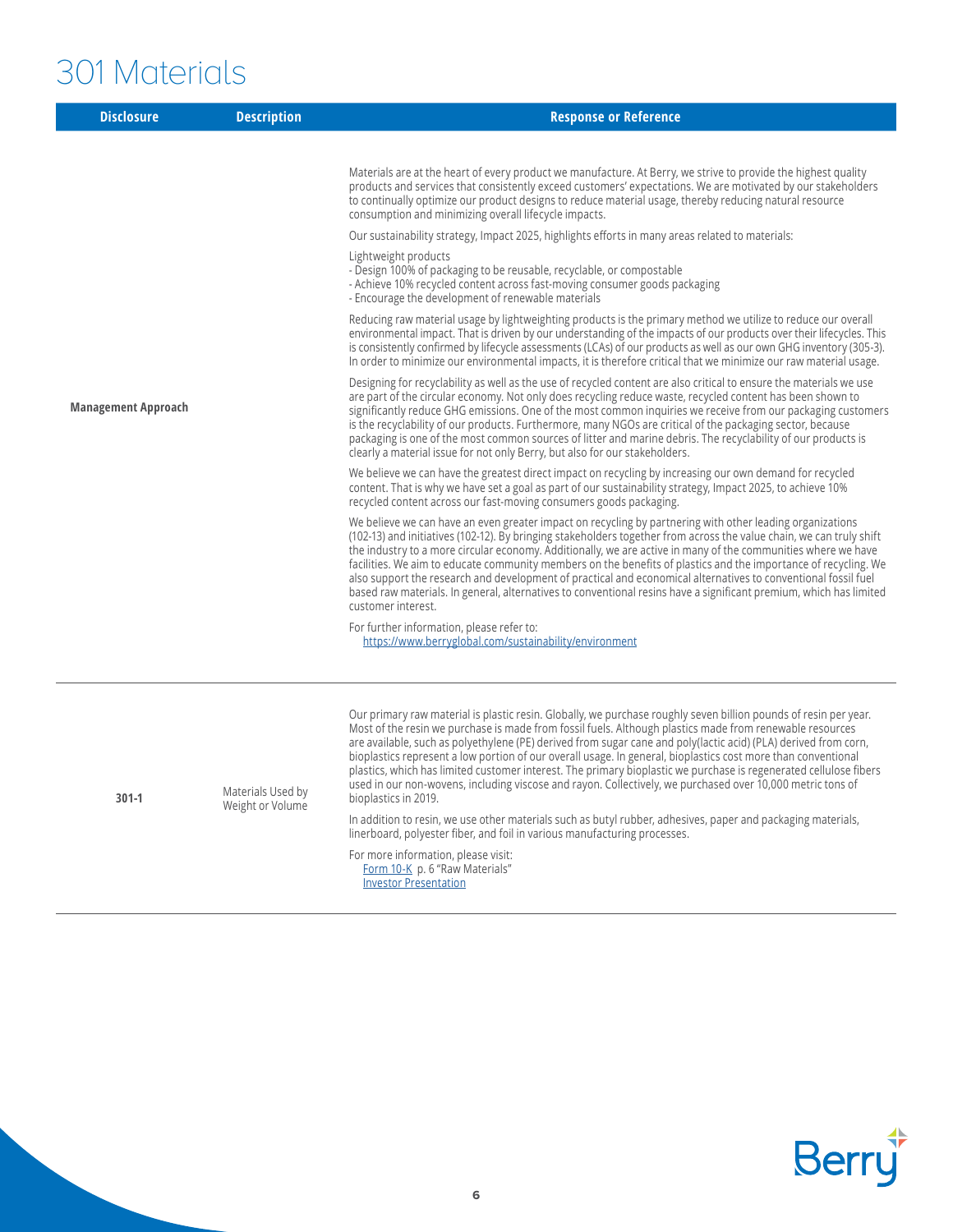#### 301 Materials

| <b>Disclosure</b> | <b>Description</b>               | <b>Response or Reference</b>                                                                                                                                                                                                                                                                                                                                                                                                                                                                                                                      |  |  |  |  |  |  |
|-------------------|----------------------------------|---------------------------------------------------------------------------------------------------------------------------------------------------------------------------------------------------------------------------------------------------------------------------------------------------------------------------------------------------------------------------------------------------------------------------------------------------------------------------------------------------------------------------------------------------|--|--|--|--|--|--|
|                   |                                  | In FY2019, we purchased 70,000 metric tons (over 150 million pounds) of post-consumer resin (PCR). This does<br>not include the recycling of our scrap back into our products. Our use of PCR significantly increased with the<br>acquisition of RPC. We plan to leverage RPC's expertise in the use of recycled content to the other Berry divisions                                                                                                                                                                                             |  |  |  |  |  |  |
| $301 - 2$         |                                  | The recycled plastic we use in our products is summarized in these charts. Where we use recycled content is<br>mostly a reflection of customer demand and regulatory requirements rather than being driven by where we offer<br>recycled content.                                                                                                                                                                                                                                                                                                 |  |  |  |  |  |  |
|                   | Recycled Input<br>Materials Used | In addition to the recycled content we consume in our products, we also have significant recycling operations<br>that produce material both for internal consumption as well as external sales. In FY2019, we recycled over<br>100,000 metric tons (over 200 million pounds) of post-consumer plastic within our recycling operations.<br>As customers express increased demand for recycled content, it is important for us to be able to source PCR both<br>externally as well as through our own, vertically integrated, recycling operations. |  |  |  |  |  |  |
|                   |                                  | Finally, we also work to purchase products, such as plastic pallets, that<br>contain recycled content. This further encourages recycling end markets<br>We are an APR Recycling<br>DEMAND CHAMPION<br>$\triangle$ PR)<br>and the circular economy. As evidence of our commitment to use recycled<br>content in the items we purchase, we have been recognized by the<br>Association of Plastics Recyclers as a Recycling Demand Champion.                                                                                                         |  |  |  |  |  |  |

Only the recycled plastic we use is considered material, although a significant portion of the paper-based products we purchase, such as cardboard boxes, is from recycled sources.



#### **POST-CONSUMER RESIN USAGE OVER TIME\***



\*This data is reflective of our PCR usage as reported in the reporting year. Historical data is not adjusted for acquisitions, but instead, is reflective of our business as it existed during the year indicated. FY19 includes full year reporting from RPC

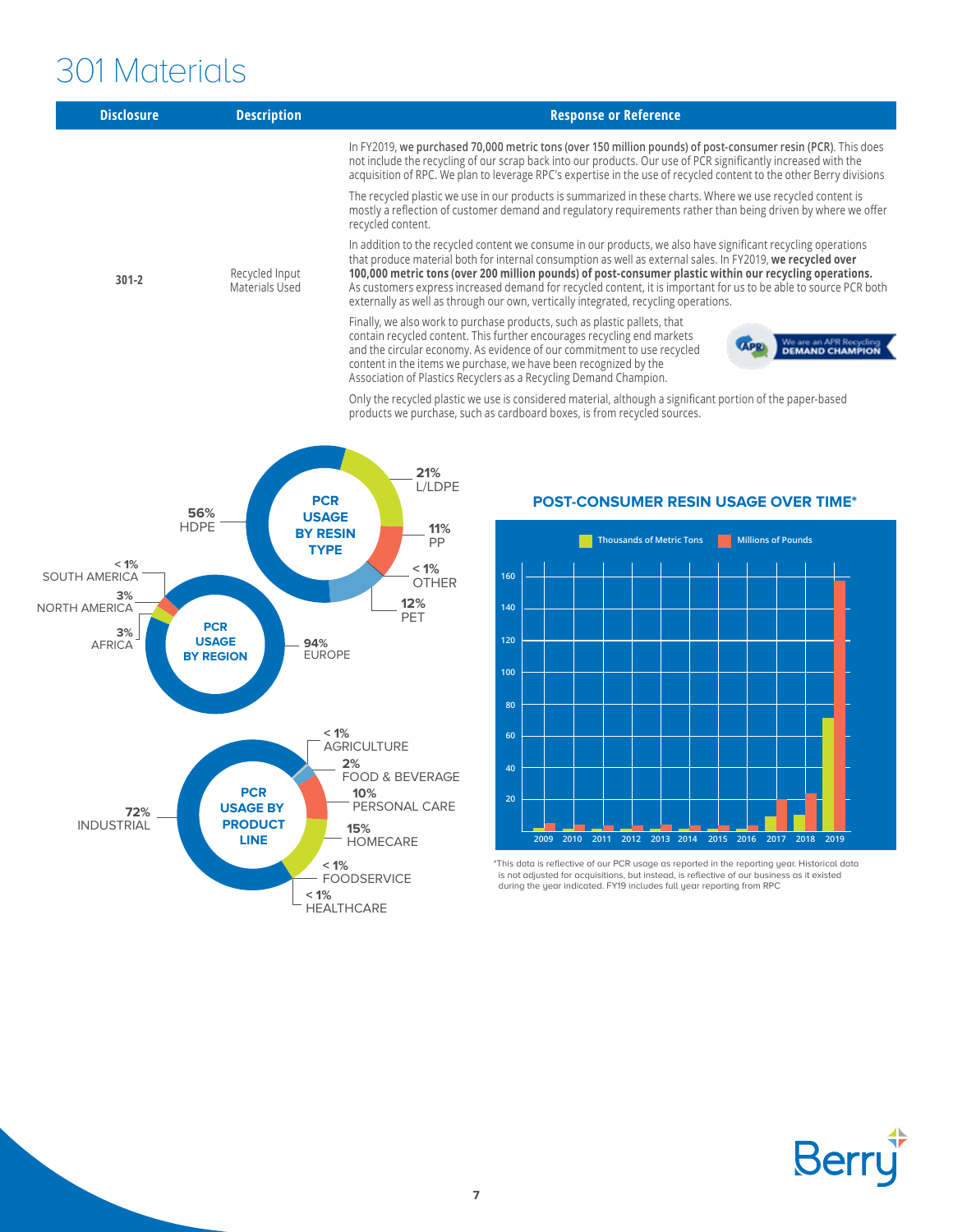#### 301 Materials

| <b>Disclosure</b> | <b>Description</b>                      | <b>Response or Reference</b>                                                                                                                                                                                                                                                                                                                                                                                                                                                                                            |                              |  |  |  |  |
|-------------------|-----------------------------------------|-------------------------------------------------------------------------------------------------------------------------------------------------------------------------------------------------------------------------------------------------------------------------------------------------------------------------------------------------------------------------------------------------------------------------------------------------------------------------------------------------------------------------|------------------------------|--|--|--|--|
|                   |                                         | <b>Recycling Access</b>                                                                                                                                                                                                                                                                                                                                                                                                                                                                                                 |                              |  |  |  |  |
|                   |                                         | Recycling access varies by country. In some cases, the materials accepted for recycling even vary between<br>adjacent municipalities. We have reported on U.S. access because this is both where Berry is headquartered as<br>well as home to the greatest number of our manufacturing sites.                                                                                                                                                                                                                           |                              |  |  |  |  |
|                   |                                         | The package types shown below are the primary products we manufacture that have recycling access. Recycling<br>access for other products is minimal.<br>As part of our commitment to a circular economy, we believe it is important to report progress on the Ellen<br>MacArthur Foundation New Plastics Economy Global Commitment. We are still refining our methodology for<br>determining what percentage of our packaging is reusable, recyclable, or compostable; however, we currently<br>estimate the following: |                              |  |  |  |  |
|                   |                                         |                                                                                                                                                                                                                                                                                                                                                                                                                                                                                                                         |                              |  |  |  |  |
|                   |                                         | Reusable<br>$< 1\%$<br>Recyclable<br>75%<br>Compostable<br>$< 1\%$                                                                                                                                                                                                                                                                                                                                                                                                                                                      |                              |  |  |  |  |
|                   |                                         | This is based on our fast-moving consumer goods packaging, excluding sales of reusable packaging we produce                                                                                                                                                                                                                                                                                                                                                                                                             |                              |  |  |  |  |
|                   |                                         | <b>Package Type</b>                                                                                                                                                                                                                                                                                                                                                                                                                                                                                                     | <b>U.S. Recycling Access</b> |  |  |  |  |
|                   |                                         | <b>HDPE Bottles</b>                                                                                                                                                                                                                                                                                                                                                                                                                                                                                                     | 92%                          |  |  |  |  |
|                   |                                         | <b>PET Bottles</b>                                                                                                                                                                                                                                                                                                                                                                                                                                                                                                      | 92%                          |  |  |  |  |
|                   |                                         | PP Bottles                                                                                                                                                                                                                                                                                                                                                                                                                                                                                                              | 81%                          |  |  |  |  |
|                   |                                         | <b>LDPE Bottles</b>                                                                                                                                                                                                                                                                                                                                                                                                                                                                                                     | 80%                          |  |  |  |  |
|                   |                                         | <b>PVC Bottles</b>                                                                                                                                                                                                                                                                                                                                                                                                                                                                                                      | 78%                          |  |  |  |  |
|                   |                                         | <b>Bottle Caps</b>                                                                                                                                                                                                                                                                                                                                                                                                                                                                                                      | 76%                          |  |  |  |  |
|                   |                                         | PE Film                                                                                                                                                                                                                                                                                                                                                                                                                                                                                                                 | 72%                          |  |  |  |  |
|                   |                                         | PP Tubs/Containers                                                                                                                                                                                                                                                                                                                                                                                                                                                                                                      | 70%                          |  |  |  |  |
|                   |                                         | <b>HDPE Non-Bottle Rigids</b>                                                                                                                                                                                                                                                                                                                                                                                                                                                                                           | 65%                          |  |  |  |  |
| $301 - 3$         | <b>Reclaimed Products</b>               | PP Cups                                                                                                                                                                                                                                                                                                                                                                                                                                                                                                                 | 61%                          |  |  |  |  |
|                   | and Their Packaging<br><b>Materials</b> | <b>PS Containers</b>                                                                                                                                                                                                                                                                                                                                                                                                                                                                                                    | 60%                          |  |  |  |  |
|                   |                                         | PP and PE Lids                                                                                                                                                                                                                                                                                                                                                                                                                                                                                                          | 54%                          |  |  |  |  |
|                   |                                         | PS Lids                                                                                                                                                                                                                                                                                                                                                                                                                                                                                                                 | 45%                          |  |  |  |  |
|                   |                                         | <b>Plastic Buckets</b>                                                                                                                                                                                                                                                                                                                                                                                                                                                                                                  | 43%                          |  |  |  |  |
|                   |                                         | PP and PS Cutlery                                                                                                                                                                                                                                                                                                                                                                                                                                                                                                       | 5%                           |  |  |  |  |
|                   |                                         | PE Tubes                                                                                                                                                                                                                                                                                                                                                                                                                                                                                                                | 1%                           |  |  |  |  |
|                   |                                         | Resource Recycling Systems and Moore Recycling Associates, Inc. "2015-16 Centralized Study on Availability of Recycling". 2016                                                                                                                                                                                                                                                                                                                                                                                          |                              |  |  |  |  |

Moore Recycling Associates Inc. "Plastic Recycling Collection National Reach Study: 2012 Update". 2013 Moore Recycling Associates, Inc. "Plastic Film and Bag Recycling Collection: National Reach Study". 2012

#### **Recycling Rates**

Recycling rates vary by country. We have reported on U.S. access because this is both where Berry is headquartered as well as home to the greatest number of our manufacturing sites.

| <b>Package Type</b>              | <b>U.S. Recycling Rate</b> |
|----------------------------------|----------------------------|
| <b>PET Bottles</b>               | 29%                        |
| <b>HDPE Bottles</b>              | 30%                        |
| <b>HDPE Containers</b>           | 21%                        |
| LDPE/LLDPE Bags, Sacks, and Wrap | 18%                        |
| PP Containers                    | 8%                         |

Source: U.S. EPA. "Advancing Sustainable Materials Management: 2016 and 2017 Tables and Figures. 2019

The package types shown above are the only types for which U.S. recycling rate data is published by the U.S. EPA. In some cases, there may be meaningful recycling of product types not mentioned above, such as PP and PE lids. In most cases, recycling rates for package types not listed above are minimal.

Different package type categories are listed for the recycling rate data versus the recycling access data due to the fact that the data is from different sources which do not utilize the same terminology.



**8**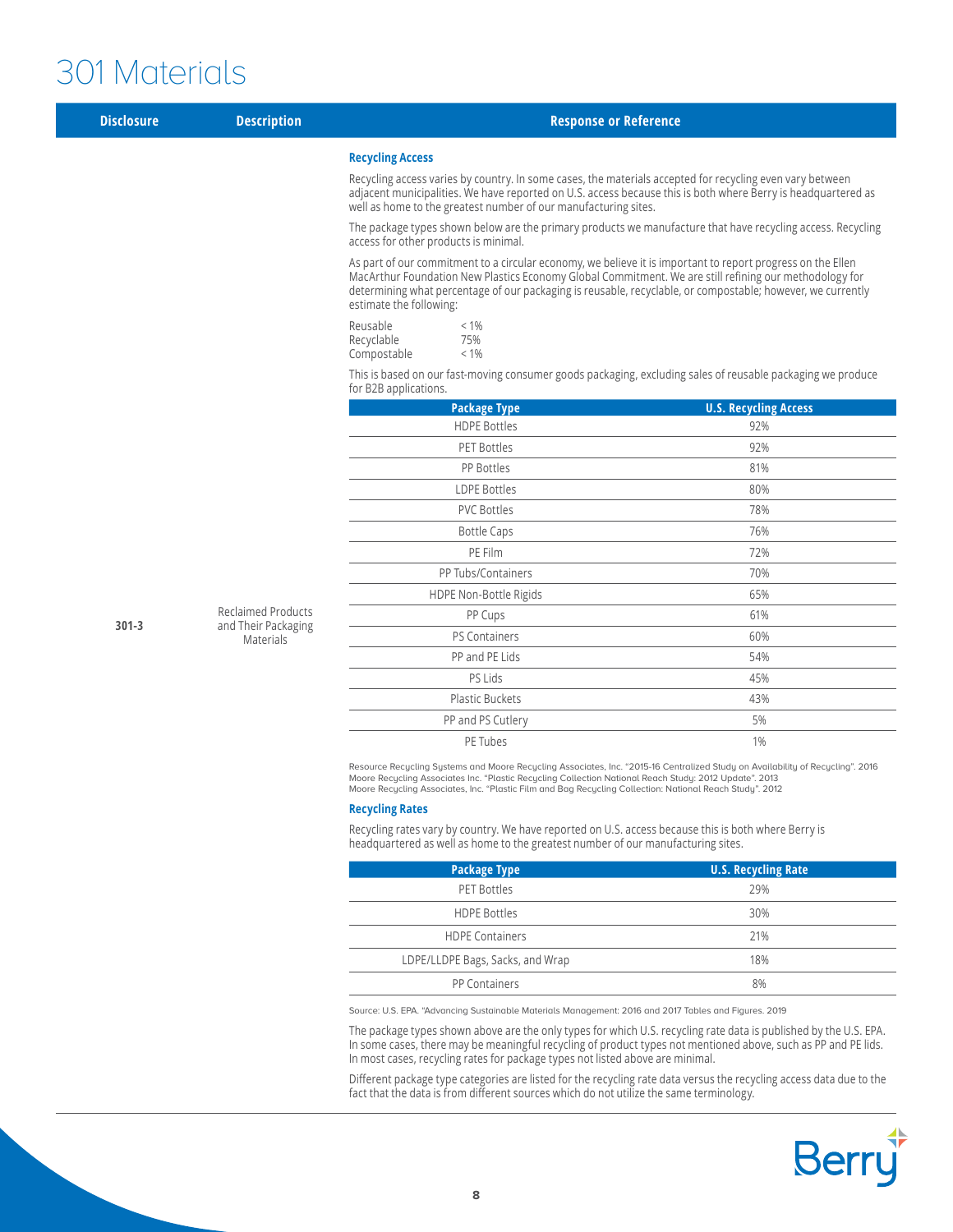### 302 Energy

| <b>Disclosure</b>          | <b>Description</b>                                   |                                                                                                                                                                                                                                                                                                                                                                                                                                                                                                                                                                                                                                                                                                                                              |            | <b>Response or Reference</b>             |                                |                        |            |  |
|----------------------------|------------------------------------------------------|----------------------------------------------------------------------------------------------------------------------------------------------------------------------------------------------------------------------------------------------------------------------------------------------------------------------------------------------------------------------------------------------------------------------------------------------------------------------------------------------------------------------------------------------------------------------------------------------------------------------------------------------------------------------------------------------------------------------------------------------|------------|------------------------------------------|--------------------------------|------------------------|------------|--|
| <b>Management Approach</b> |                                                      | We strive to minimize our environmental footprint and conserve natural resources. Manufacturing is energy<br>intensive; therefore, plastics, our primary raw material, are typically derived from energy sources such as natural<br>gas. Taking this into consideration, energy conservation has become one of our top priorities.<br>As outlined in our sustainability strategy, Impact 2025, our goal is to reduce energy intensity by 1% per year.<br>Although we have near-term energy reduction goals, we have a long-term vision to be "Best in Class" in energy<br>efficiency as part of our efforts to achieve Operational Excellence.<br>For further information, please visit:<br>http://www.berryglobal.com/sustainability-policy |            |                                          |                                |                        |            |  |
|                            |                                                      |                                                                                                                                                                                                                                                                                                                                                                                                                                                                                                                                                                                                                                                                                                                                              |            |                                          |                                | 2019                   |            |  |
| $302 - 1$                  | <b>Energy Consumption</b><br>Within the Organization |                                                                                                                                                                                                                                                                                                                                                                                                                                                                                                                                                                                                                                                                                                                                              | 2018       | <b>Excluding RPC</b><br><b>Aquistion</b> | <b>RPC</b><br><b>Aquistion</b> | <b>Total</b>           | Total (GJ) |  |
|                            |                                                      | Electricity (MWh)                                                                                                                                                                                                                                                                                                                                                                                                                                                                                                                                                                                                                                                                                                                            | 3,231,000  | 3,244,000                                | 1,782,000                      | 5,026,000              | 18,092,000 |  |
|                            |                                                      | Natural Gas (therm)                                                                                                                                                                                                                                                                                                                                                                                                                                                                                                                                                                                                                                                                                                                          | 35,277,000 | 34,946,000                               | 8,380,000                      | 43,326,000             | 4,570,000  |  |
|                            |                                                      | Other $(G])^*$                                                                                                                                                                                                                                                                                                                                                                                                                                                                                                                                                                                                                                                                                                                               | 932,000    | 1,005,000                                | 64,000                         | 1,069,000              | 1,069,000  |  |
| $302 - 2$                  | <b>Energy Consumption</b><br>Outside of the          | Total Energy (GJ)                                                                                                                                                                                                                                                                                                                                                                                                                                                                                                                                                                                                                                                                                                                            | 16,286,000 | 16,368,000                               | 7,363,000                      | 23,731,000             | 23,731,000 |  |
|                            |                                                      |                                                                                                                                                                                                                                                                                                                                                                                                                                                                                                                                                                                                                                                                                                                                              | 2018       |                                          |                                | 2019                   |            |  |
|                            |                                                      |                                                                                                                                                                                                                                                                                                                                                                                                                                                                                                                                                                                                                                                                                                                                              |            | <b>Excluding RPC Aquistion</b>           |                                | <b>RPC Acquisition</b> | Total      |  |
|                            |                                                      | Electricity (GJ/MT)                                                                                                                                                                                                                                                                                                                                                                                                                                                                                                                                                                                                                                                                                                                          | 4.52       | 4.40                                     |                                | 5.41                   | 4.71       |  |
|                            |                                                      | Natural Gas (GJ/MT)                                                                                                                                                                                                                                                                                                                                                                                                                                                                                                                                                                                                                                                                                                                          | 1.45       | 1.39                                     |                                | 0.75                   | 1.19       |  |
| $302 - 3$                  | Energy Intensity                                     | Other (GJ/MT)                                                                                                                                                                                                                                                                                                                                                                                                                                                                                                                                                                                                                                                                                                                                | 0.36       | 0.38                                     |                                | 0.05                   | 0.28       |  |
|                            |                                                      | Total Energy (GJ/MT)                                                                                                                                                                                                                                                                                                                                                                                                                                                                                                                                                                                                                                                                                                                         | 6.33       | 6.16                                     |                                | 6.21                   | 6.18       |  |
|                            |                                                      | MT = Metric Tons<br>Other energy sources are only tracked for facilities that do not use natural gas. For facilities that use natural gas, other energy sources<br>are de minimis and therefore not tracked.                                                                                                                                                                                                                                                                                                                                                                                                                                                                                                                                 |            |                                          |                                |                        |            |  |
|                            |                                                      | Product lightweighting negatively affects our efforts to reduce intensity metrics since volume processed is our<br>preferred denominator for intensity.                                                                                                                                                                                                                                                                                                                                                                                                                                                                                                                                                                                      |            |                                          |                                |                        |            |  |
| $302 - 4$                  | Reduction of<br>Energy<br>Consumption                | Please refer to 302-1 through 302-3. Our absolute energy consumption was essentially flat, year-over-year, but<br>our intensity decreased 3%. That indicates we were able to produce additional volume without increasing energy<br>demand.<br>Improvements in energy intensity are driven through our Berry Unplugged program. Through this program, we<br>regularly share best practices to help sites reduce energy. Our sites implement hundreds of energy reduction<br>project every year, ranging from simple lighting projects to significant capital investments to purchase newer,<br>more efficient equipment.<br>As indicated in 302-3, product lightweighting negatively affects our efforts to reduce energy intensity since    |            |                                          |                                |                        |            |  |
|                            |                                                      | volume processed is our preferred denominator for intensity metrics.                                                                                                                                                                                                                                                                                                                                                                                                                                                                                                                                                                                                                                                                         |            |                                          |                                |                        |            |  |

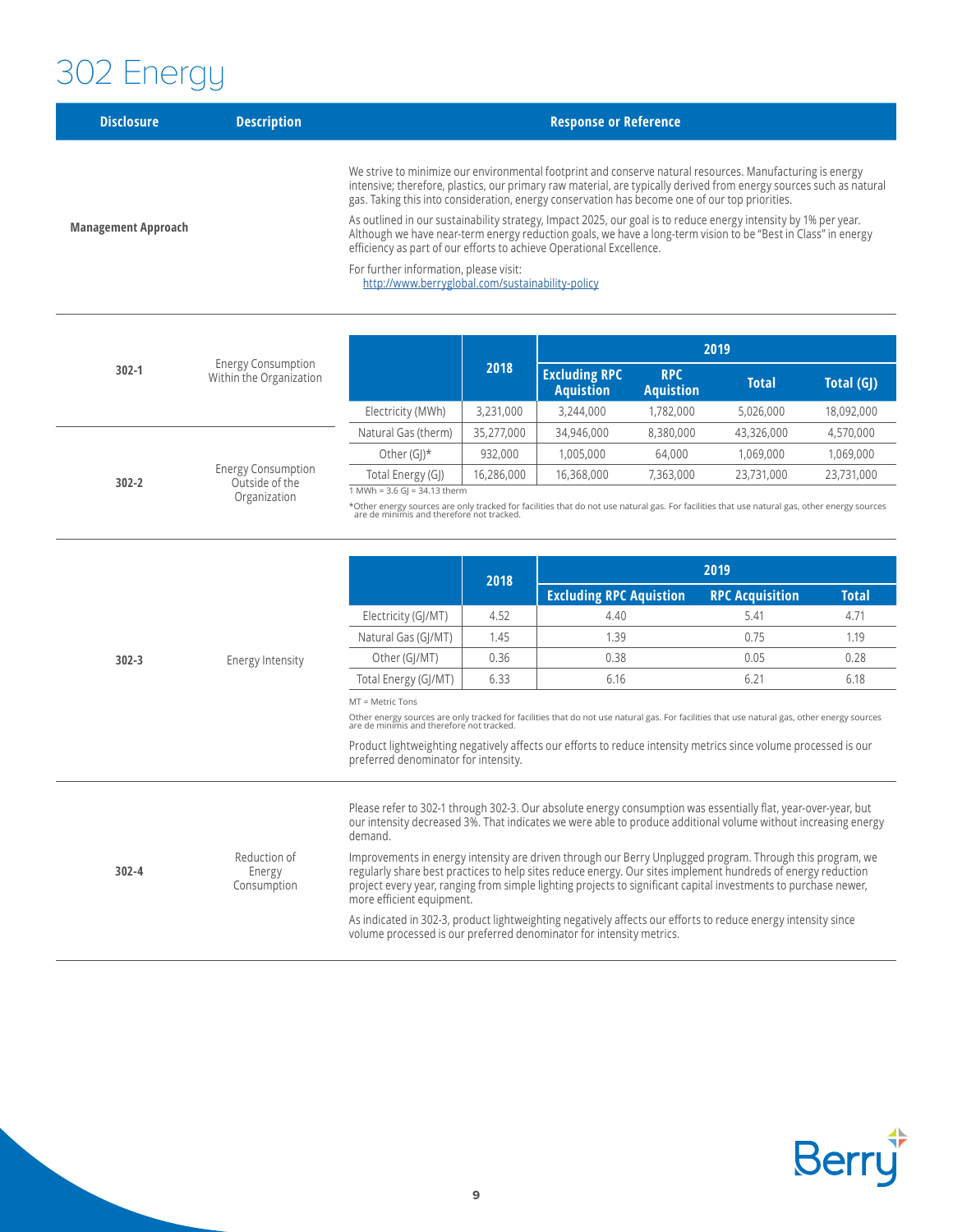#### 303 Water

| <b>Disclosure</b>          | <b>Description</b>                                                       |                                                                                                                                                                                                                                                                                                                                                                                                                                                                                                                                                                                                                                                                                                                                                                                                                                                                                                                                                                                                                                                                                                                  |           | <b>Response or Reference</b>                                                                                                                                                                                                                                                                                                                                                                                                                   |                                                                              |                  |  |
|----------------------------|--------------------------------------------------------------------------|------------------------------------------------------------------------------------------------------------------------------------------------------------------------------------------------------------------------------------------------------------------------------------------------------------------------------------------------------------------------------------------------------------------------------------------------------------------------------------------------------------------------------------------------------------------------------------------------------------------------------------------------------------------------------------------------------------------------------------------------------------------------------------------------------------------------------------------------------------------------------------------------------------------------------------------------------------------------------------------------------------------------------------------------------------------------------------------------------------------|-----------|------------------------------------------------------------------------------------------------------------------------------------------------------------------------------------------------------------------------------------------------------------------------------------------------------------------------------------------------------------------------------------------------------------------------------------------------|------------------------------------------------------------------------------|------------------|--|
| <b>Management Approach</b> |                                                                          | We strive to minimize our environmental footprint and conserve natural resources. As freshwater is becoming<br>more scarce, we aim to use this critical natural resource in a more sustainable way.<br>In order to better understand our water impact, we used the World Resources Institute's Aqueduct Water Risk<br>Atlas to analyze water risk (including Physical Quantity, Physical Quality, and Regulatory and Reputational risks)<br>for each of our manufacturing sites. The water risk for each site was communicated across the Company to help<br>each site better understand their impacts and prioritize the importance of projects to reduce water consumption,<br>especially in higher risk geographies.<br>As part of our Impact 2025 sustainability strategy, our goal is to reduce water intensity by 1% per year. Although<br>we have a near-term water reduction goal, we have a vision to be "Best in Class" in water efficiency as part of our<br>efforts to achieve Operational Excellence.<br>For further information, please visit:<br>http://www.berryglobal.com/sustainability-policy |           |                                                                                                                                                                                                                                                                                                                                                                                                                                                |                                                                              |                  |  |
|                            |                                                                          |                                                                                                                                                                                                                                                                                                                                                                                                                                                                                                                                                                                                                                                                                                                                                                                                                                                                                                                                                                                                                                                                                                                  |           |                                                                                                                                                                                                                                                                                                                                                                                                                                                | 2019                                                                         |                  |  |
|                            | Water Withdrawal<br>by Source                                            |                                                                                                                                                                                                                                                                                                                                                                                                                                                                                                                                                                                                                                                                                                                                                                                                                                                                                                                                                                                                                                                                                                                  | 2018      | <b>Excluding RPC Aquistion</b>                                                                                                                                                                                                                                                                                                                                                                                                                 | <b>RPC Acquisition</b>                                                       | <b>Total</b>     |  |
|                            |                                                                          | Water $(m^3)$                                                                                                                                                                                                                                                                                                                                                                                                                                                                                                                                                                                                                                                                                                                                                                                                                                                                                                                                                                                                                                                                                                    | 4,747,000 | 4,316,000                                                                                                                                                                                                                                                                                                                                                                                                                                      | 696,000                                                                      | 5,012,000        |  |
| $303 - 1$                  |                                                                          | Water Intensity<br>(m <sup>3</sup> /MT)                                                                                                                                                                                                                                                                                                                                                                                                                                                                                                                                                                                                                                                                                                                                                                                                                                                                                                                                                                                                                                                                          | 1.85      | 1.63                                                                                                                                                                                                                                                                                                                                                                                                                                           | 0.59                                                                         | 1.30             |  |
|                            |                                                                          | MT=Metric Tons<br>In 2019, we reduced absolute water<br>withdrawals by 9% and water intensity by 12%.<br>Most of our sites primarily use water for<br>cooling. Some of our sites also use water for<br>other processes, such as hydroentanglement<br>of nonwoven fibers. Sites that use water for<br>processes beyond cooling are typically our<br>most water intensive.<br>Improvements in water intensity are driven<br>through our Berry Unplugged program.<br>Through this program, we share best practices<br>and educate sites on ways to improve water<br>efficiency, thereby reducing water intensity.                                                                                                                                                                                                                                                                                                                                                                                                                                                                                                   |           | 3%<br>Ground<br>Water                                                                                                                                                                                                                                                                                                                                                                                                                          | $< 1\%$<br>Surface<br><b>WATER</b><br><b>WITHDRAWALS</b><br><b>BY SOURCE</b> | 94%<br>Municipal |  |
| $303 - 2$                  | <b>Water Sources</b><br>Significantly Affected by<br>Withdrawal of Water | withdrawal of water.                                                                                                                                                                                                                                                                                                                                                                                                                                                                                                                                                                                                                                                                                                                                                                                                                                                                                                                                                                                                                                                                                             |           | Based on the criteria provided by GRI, we do not believe we are significantly affecting any water sources by the                                                                                                                                                                                                                                                                                                                               |                                                                              |                  |  |
| $303 - 3$                  | Water Recycled<br>and Reused                                             | steam condensate return systems at many of our sites.                                                                                                                                                                                                                                                                                                                                                                                                                                                                                                                                                                                                                                                                                                                                                                                                                                                                                                                                                                                                                                                            |           | We are not currently able to directly measure water recycled at most of our facilities.<br>We believe it is important to recycle and reuse water; therefore, we do so at almost all of our manufacturing<br>facilities. The vast majority of the water we use is for cooling. Since cooling water is not consumed, we are<br>typically able to recirculate it multiple times. Additionally, water is recycled using reverse osmosis and boiler |                                                                              |                  |  |

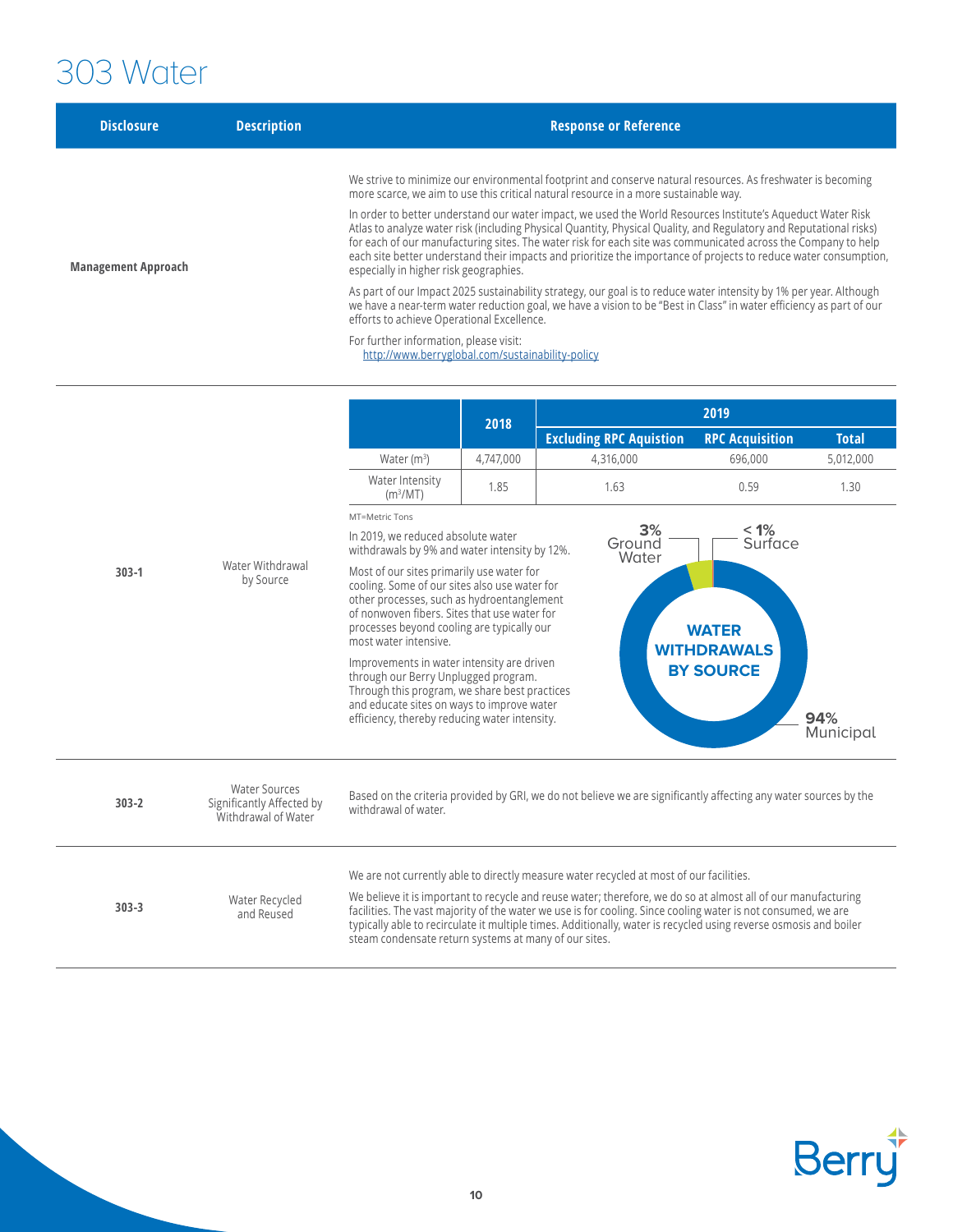#### 305 Emissions

| <b>Disclosure</b>          | <b>Description</b> | <b>Response or Reference</b>                                                                                                                                                                                                                                                                                                                                                                                                                                                                                                                                                                                                          |
|----------------------------|--------------------|---------------------------------------------------------------------------------------------------------------------------------------------------------------------------------------------------------------------------------------------------------------------------------------------------------------------------------------------------------------------------------------------------------------------------------------------------------------------------------------------------------------------------------------------------------------------------------------------------------------------------------------|
|                            |                    |                                                                                                                                                                                                                                                                                                                                                                                                                                                                                                                                                                                                                                       |
|                            |                    | Our target, in line with our Impact 2025 sustainability strategy, is to reduce greenhouse gas emissions intensity<br>25% by 2025 versus our 2016 baseline. This target was set in line with the Science Based Targets initiative (SBTi).                                                                                                                                                                                                                                                                                                                                                                                              |
|                            |                    | Several other targets from our Impact 2025 sustainability strategy also aim to reduce GHG emissions:                                                                                                                                                                                                                                                                                                                                                                                                                                                                                                                                  |
|                            |                    | <b>Products</b><br>Lightweight products<br>Design 100% of packaging to be reusable, recyclable, or compostable<br>Achieve 10% recycled content across fast-moving consumer goods packaging<br>Encourage the development of renewable materials                                                                                                                                                                                                                                                                                                                                                                                        |
|                            |                    | <b>Performance</b><br>Reduce greenhouse gas emissions intensity 25% by 2025 versus our 2016 baseline<br>Reduce energy intensity 1% per year                                                                                                                                                                                                                                                                                                                                                                                                                                                                                           |
|                            |                    | <b>Partners</b><br>Increase renewable energy<br>Expand the use of plastic in place of alternative materials<br>Promote science-based targets                                                                                                                                                                                                                                                                                                                                                                                                                                                                                          |
| <b>Management Approach</b> |                    | We began calculating our Scope 1+2 GHG emissions for our 2008 reporting year as part of the U.S. EPA Climate<br>Leaders program. Our 2008 and 2009 Scope 1+2 GHG inventory method and accuracy were both verified by the<br>Climate Leaders program. We are not currently obtaining 3rd party assurance for our GHG emissions.                                                                                                                                                                                                                                                                                                        |
|                            |                    | We initially calculated the Scope 1 GHG emissions for all Scope 1 sources. We later determined only our natural<br>gas consumption was material and all other sources of Scope 1 GHG emissions were de minimis. For any<br>manufacturing sites that do not use natural gas, we track their consumption of "Other" energy sources, such as<br>propane or diesel, since those are material sources of Scope 1 GHG emissions for those individual sites. Those<br>Other energy sources are then included in our overall GHG inventory. To understand the scale of our Other<br>energy sources versus natural gas, please refer to 302-1. |
|                            |                    | We first disclosed our Scope 1+2 GHG emissions to CDP starting in 2010, as part of the Supply Chain program.<br>We have reported our GHG emissions to CDP every year since, and after we became a publicly traded Company,<br>began also responding to the Climate Change survey.                                                                                                                                                                                                                                                                                                                                                     |
|                            |                    | In 2015, we began calculating Scope 3 GHG emissions. Full detail of our Scope 3 GHG emissions is available in<br>our CDP responses, including the method used to estimate the GHG emissions for each source. Many of the<br>commonly used methodologies for calculating Scope 3 emissions can yield order of magnitude different results.<br>Therefore, we primarily use our Scope 3 GHG emissions to understand their relative scale rather than putting<br>credence in the actual values.                                                                                                                                           |
|                            |                    | For further information, please visit:<br>http://www.berryglobal.com/sustainability-policy<br>https://www.cdp.net/<br>https://sciencebasedtargets.org/                                                                                                                                                                                                                                                                                                                                                                                                                                                                                |

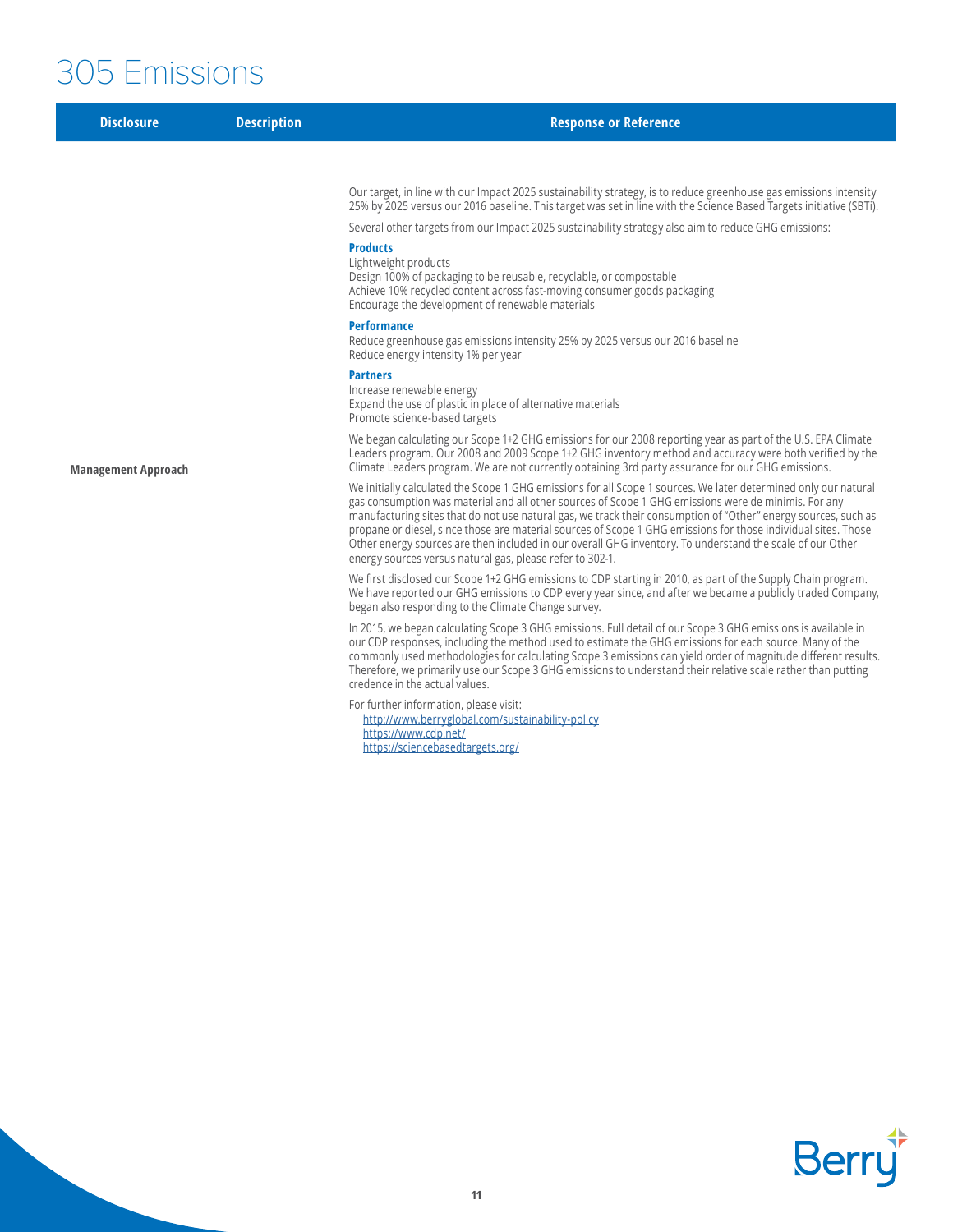#### 305 Emissions

| <b>Disclosure</b>      | <b>Description</b>                                                                        | <b>Response or Reference</b>                                                                                                                                                                                                       |                                |              |
|------------------------|-------------------------------------------------------------------------------------------|------------------------------------------------------------------------------------------------------------------------------------------------------------------------------------------------------------------------------------|--------------------------------|--------------|
|                        |                                                                                           | 2018<br><b>Excluding RPC Aquistion</b>                                                                                                                                                                                             | 2019<br><b>RPC Acquisition</b> | <b>Total</b> |
|                        |                                                                                           | Scope 1 GHG Emissions<br>237,000<br>240,000<br>(MT CO2e)                                                                                                                                                                           | 69,000                         | 309,000      |
|                        |                                                                                           | Scope 2 GHG Emissions<br>1,440,000<br>1,449,000<br>(MT CO2e)                                                                                                                                                                       | 682,000                        | 2,131,000    |
|                        |                                                                                           | Scope 1+2 GHG<br>Emissions Intensity<br>1,678,000<br>1,670,000<br>(MT CO2e/MT Processed)                                                                                                                                           | 751,000                        | 2,441,000    |
|                        |                                                                                           | Total GHG emissions<br>0.65<br>0.64<br>intensity (MT CO2e/MT)                                                                                                                                                                      | 0.63                           | 0.64         |
| $305 - 1$<br>$305 - 2$ | Direct (Scope 1)<br><b>GHG Emissions</b><br>Energy Indirect<br>(Scope 2) GHG<br>Emissions | $MT = metric$ tons<br>$CO2e = CO2$ equivalents<br><b>SCOPE 1+2 GHG EMISSIONS INTENSITY TREND</b><br>Metric Tons of CO <sub>2</sub> e per Metric Ton Processed<br>$1.2$<br>1.0                                                      |                                |              |
|                        |                                                                                           | 0.8<br>0.6<br>0.4<br>0.2<br>2009 2010<br>2011<br>2012 2013 2014<br>2008                                                                                                                                                            | 2015 2016 2017 2018 2019       |              |
|                        |                                                                                           | This data is reflective of our GHG Emissions Intensity as reported in the reporting year. Historical data is not<br>adjusted for acquisitions, but instead, is reflective of our business as it existed during the year indicated. |                                |              |

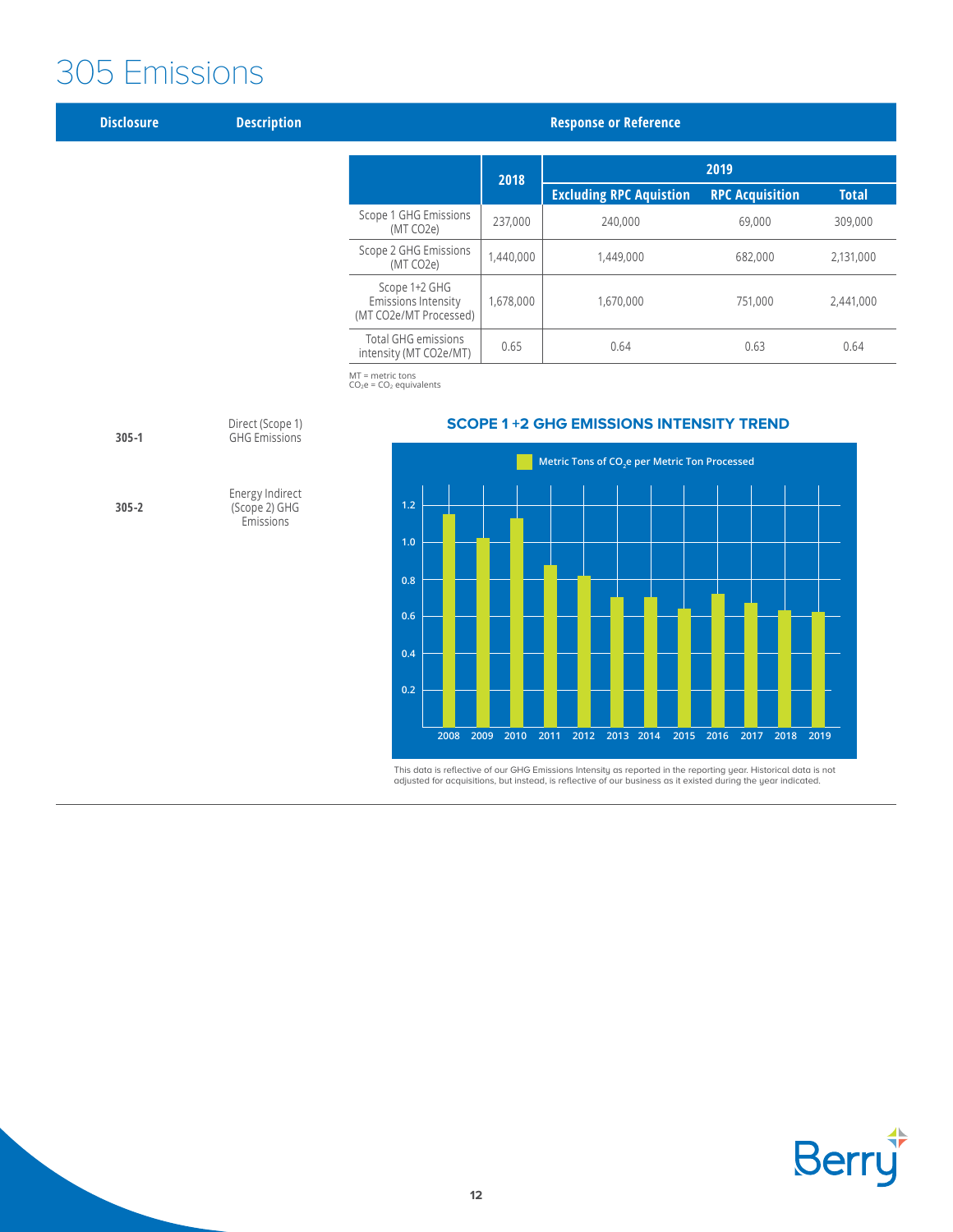#### 305 Emissions

| <b>Disclosure</b>                         | <b>Description</b>                                      | <b>Response or Reference</b>                                                                                                                                                                                                                                                                                                                                                                                                                                                                                                                                                                                                                                                                                                                                                                                                                                                                                                  |
|-------------------------------------------|---------------------------------------------------------|-------------------------------------------------------------------------------------------------------------------------------------------------------------------------------------------------------------------------------------------------------------------------------------------------------------------------------------------------------------------------------------------------------------------------------------------------------------------------------------------------------------------------------------------------------------------------------------------------------------------------------------------------------------------------------------------------------------------------------------------------------------------------------------------------------------------------------------------------------------------------------------------------------------------------------|
| $305 - 3$                                 | Other Indirect<br>(Scope 3) GHG<br>Emissions            | Total Scope 3 GHG Emissions = 10.5 million metric tons CO2e<br>As discussed in the Management Approach for this this section, we primarily use our Scope 3 GHG emissions<br>to understand the relative scale vs. Scopes 1 and 2. Full detail of our Scope 3 GHG emissions is available in our<br>CDP response, but the relative comparison here shows that Scope 3 is by far our largest source of total GHG<br>emissions.                                                                                                                                                                                                                                                                                                                                                                                                                                                                                                    |
|                                           |                                                         | Purchased goods and services is by far the largest source of our Scope 3 emissions, primarily driven by the resin<br>we purchase. Combining Scopes 1-3, Purchased goods and services represents 68% of our total footprint. The<br>processing and use of sold products are de minimis in the lifecycle of most of our products. We have therefore<br>excluded them from our estimates.<br>5%<br><b>FUEL/ENERGY</b>                                                                                                                                                                                                                                                                                                                                                                                                                                                                                                            |
| 81%<br>SCOPE <sub>3</sub><br><b>TOTAL</b> | <b>2019 GHG</b><br><b>EMISSIONS</b><br><b>BREAKDOWN</b> | RELATED ACTIVITIES<br>$< 1\%$<br><b>WASTE IN</b><br><b>SCOPE 3</b><br><b>OPERATIONS</b><br>2%<br>84%<br><b>2019 GHG</b><br>$< 1\%$<br>SCOPE <sub>1</sub><br><b>PURCHASED</b><br><b>BUSINESS TRAVEL</b><br><b>EMISSIONS</b><br><b>TOTAL</b><br>GOODS &<br><b>BREAKDOWN</b><br>$< 1\%$<br><b>SERVICES</b><br><b>EMPLOYEE</b><br><b>COMMUTING</b><br>17%<br>1%<br><b>SCOPE 2</b><br><b>UPSTREAM T&amp;D</b><br><b>TOTAL</b><br>$< 1\%$<br>3%<br><b>END OF LIFE:</b><br>DOWNSTREAM T&D<br><b>SOLD PRODUCTS</b><br>6%<br><b>CAPITAL GOODS</b>                                                                                                                                                                                                                                                                                                                                                                                      |
|                                           |                                                         | Please refer to 305-1 and 305-2.                                                                                                                                                                                                                                                                                                                                                                                                                                                                                                                                                                                                                                                                                                                                                                                                                                                                                              |
| $305 - 4$                                 | <b>GHG Emissions</b>                                    | GHG emissions for each year are calculated based on the most current emissions factors available at the time.<br>Once published, historical GHG emissions are not modified for updated emissions factors.                                                                                                                                                                                                                                                                                                                                                                                                                                                                                                                                                                                                                                                                                                                     |
|                                           | Intensity                                               | Product lightweighting negatively affects our efforts to reduce intensity metrics because 1) our volume processed<br>is our preferred denominator for intensity normalization, and 2) lighter parts are more energy intensive to<br>produce across most of our conversion processes.                                                                                                                                                                                                                                                                                                                                                                                                                                                                                                                                                                                                                                          |
|                                           |                                                         | Please refer to 305-1, 305-2, and 305-4.                                                                                                                                                                                                                                                                                                                                                                                                                                                                                                                                                                                                                                                                                                                                                                                                                                                                                      |
|                                           |                                                         | Our absolute Scope 1+2 GHG emissions were roughly the same in 2019 vs. 2018, excluding RPC. Our GHG emis-<br>sions intensity for the same period was down 2.5%, excluding RPC, indicating we were able to increase produc-<br>tion without increasing GHG emissions.                                                                                                                                                                                                                                                                                                                                                                                                                                                                                                                                                                                                                                                          |
|                                           |                                                         | Including RPC, absolute emissions increased vs. 2018; however, emissions intensity reduced 2.6% vs. 2018.                                                                                                                                                                                                                                                                                                                                                                                                                                                                                                                                                                                                                                                                                                                                                                                                                     |
|                                           |                                                         | Compared to our 2016 baseline, we have reduced GHG emissions intensity 14%. We are ahead of schedule for<br>achieving the 25% reduction by 2025 we set in line with the Science Based Targets initiative (SBTi).                                                                                                                                                                                                                                                                                                                                                                                                                                                                                                                                                                                                                                                                                                              |
| $305 - 5$                                 | Reduction of<br><b>GHG Emissions</b>                    | Electricity is our largest source (87%) of Scope 1+2 GHG emissions. To reduce GHG emissions from an operations<br>standpoint, we therefore focus on reducing energy. Therefore, please refer to 302-4 for discussion on our energy<br>reduction efforts. Beyond our efforts to reduce energy consumption, we recognize that purchase of renewable<br>energy is the best to reduce our Scope 1+2 emissions. We continually evaluate opportunities both on-site and<br>off-site to purchase renewable energy. To date, we have signed several power purchase agreements for renew-<br>able energy. These have enabled the generation of roughly 24,000 MWh of renewable energy - the equivalent of<br>over 40,000 barrels of oil - however, we do not own the renewable energy certificates for these projects. Despite<br>contributing to additionality, we are unable to reduce our greenhouse gas emissions correspondingly. |
|                                           |                                                         | Resin (Purchased goods and services) was our largest source (68%) of total GHG emissions (Scopes 1-3). To<br>reduce GHG emissions from a design/product development perspective, we therefore focus on lightweighting<br>our products. We also have initiatives to increase recycled content, improve product recyclability, and encourage<br>renewable materials, which would further reduce the Scope 3 emissions associated with our Purchased goods<br>and services.                                                                                                                                                                                                                                                                                                                                                                                                                                                      |

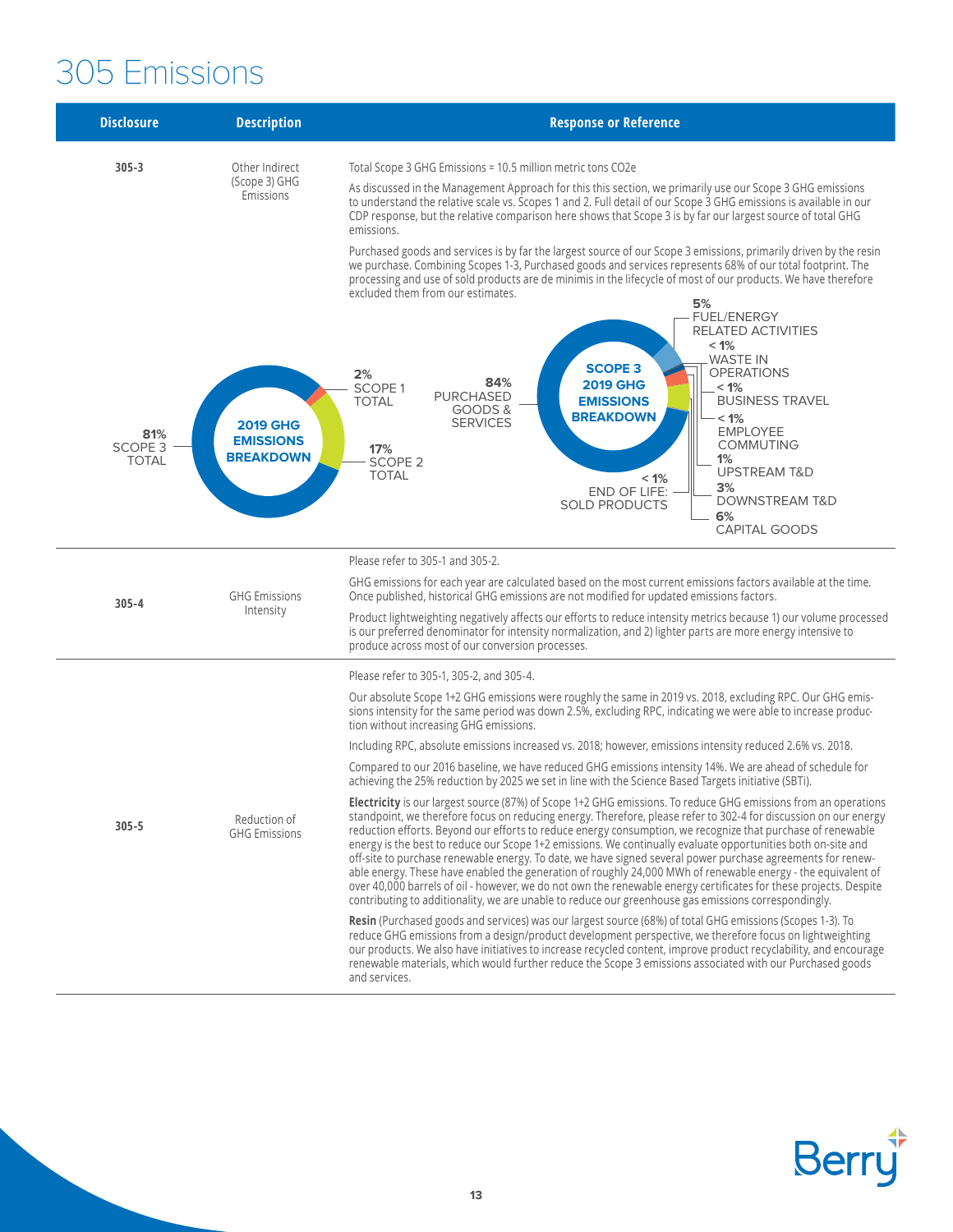#### 306 Effluents and Waste

| <b>Disclosure</b>          | <b>Response or Reference</b>                                                                                                                                                                                                                                                                                                                                                                                                                                                                                                                                                                                                    |  |  |  |  |
|----------------------------|---------------------------------------------------------------------------------------------------------------------------------------------------------------------------------------------------------------------------------------------------------------------------------------------------------------------------------------------------------------------------------------------------------------------------------------------------------------------------------------------------------------------------------------------------------------------------------------------------------------------------------|--|--|--|--|
|                            | In accordance with our waste management hierarchy,<br>Most previously<br>we strive to minimize waste generation. For any waste<br><b>Reduce</b><br>that is generated, we aim to recover it in the most<br>environmentally responsible manner, which typically<br>also retains the highest economic value.<br><b>Reuse</b>                                                                                                                                                                                                                                                                                                       |  |  |  |  |
|                            | We not only consider our direct waste; we also consider<br>the entire life cycle of our products. At Berry,<br>Recycle/<br>we support the research and development of practical<br><b>Compost</b><br>and economical end of life scenarios for our products,<br>such as recycling, which can prevent items from<br><b>Energy</b><br>accumulating in landfills or the natural environment as<br>Recovery<br>litter or marine debris.                                                                                                                                                                                              |  |  |  |  |
|                            | · Leosta prefected<br>We recognize that litter and marine debris are material environmental<br>Landfill<br>issues. Despite the value our products bring-Protecting What's Important-<br>when plastic ends up in the natural environment as litter or marine debris,<br>it can have a significant environmental impact. As a manufacturer of<br>plastic products, we endeavor to reduce the amount of plastics, including<br>our products and the plastic resin we use as a raw material to make those<br>products, that can end up in the natural environment.                                                                  |  |  |  |  |
|                            | We have the most influence on plastic resin ending up in the environment, because it is within our direct control.<br>This is why we have taken the Operation Clean Sweep® (OCS) pledge. OCS is a commitment to strive toward zero<br>resin pellet, powder, and flake loss.                                                                                                                                                                                                                                                                                                                                                     |  |  |  |  |
|                            | As part of our commitment to OCS, we regularly communicate the importance of preventing resin loss to all<br>of our sites. We also share best practices to assist in this effort. Furthermore, we hold our resin suppliers<br>accountable for implementing Operation Clean Sweep® in their facilities.                                                                                                                                                                                                                                                                                                                          |  |  |  |  |
| <b>Management Approach</b> | After our products are outside of our direct control, it is more difficult to influence whether or not they end up<br>in the environment as litter or marine debris. As a leader in the transition to a circular economy, we work with<br>many leading organizations (102-13) and game-changing initiatives (102-12) to encourage post-consumer plastic<br>recycling. These include the Alliance to End Plastic Waste and Ellen MacArthur Foundation New Plastics Economy<br>Global Commitment. By supporting these important efforts, we hope that we can give value to plastic waste and<br>truly achieve a circular economy. |  |  |  |  |
|                            | Many of the goals laid out in our Impact 2025 sustainability strategy target this area:                                                                                                                                                                                                                                                                                                                                                                                                                                                                                                                                         |  |  |  |  |
|                            | <b>Products</b><br>Design 100% of packaging to be reusable, recyclable, or compostable<br>Achieve 10% recycled content across fast-moving consumer goods packaging                                                                                                                                                                                                                                                                                                                                                                                                                                                              |  |  |  |  |
|                            | <b>Performance</b><br>Reduce landfill waste intensity 5% per year<br>Prevent resin loss through OCS<br>Implement OCS at acquisition sites within the first year                                                                                                                                                                                                                                                                                                                                                                                                                                                                 |  |  |  |  |
|                            | <b>Partners</b><br>Expand and modernize waste infrastructure to increase recovery and prevent loss of plastic to the environment<br>Engage the plastics industry on OCS                                                                                                                                                                                                                                                                                                                                                                                                                                                         |  |  |  |  |
|                            | For further information, please refer to:<br>https://sustainability.berryglobal.com/<br>http://www.berryglobal.com/sustainability-policy                                                                                                                                                                                                                                                                                                                                                                                                                                                                                        |  |  |  |  |
|                            | <b>Linear Economy</b><br><b>Circular Economy</b>                                                                                                                                                                                                                                                                                                                                                                                                                                                                                                                                                                                |  |  |  |  |
|                            | TAKE<br>MAKE<br><b>DISPOSE</b>                                                                                                                                                                                                                                                                                                                                                                                                                                                                                                                                                                                                  |  |  |  |  |

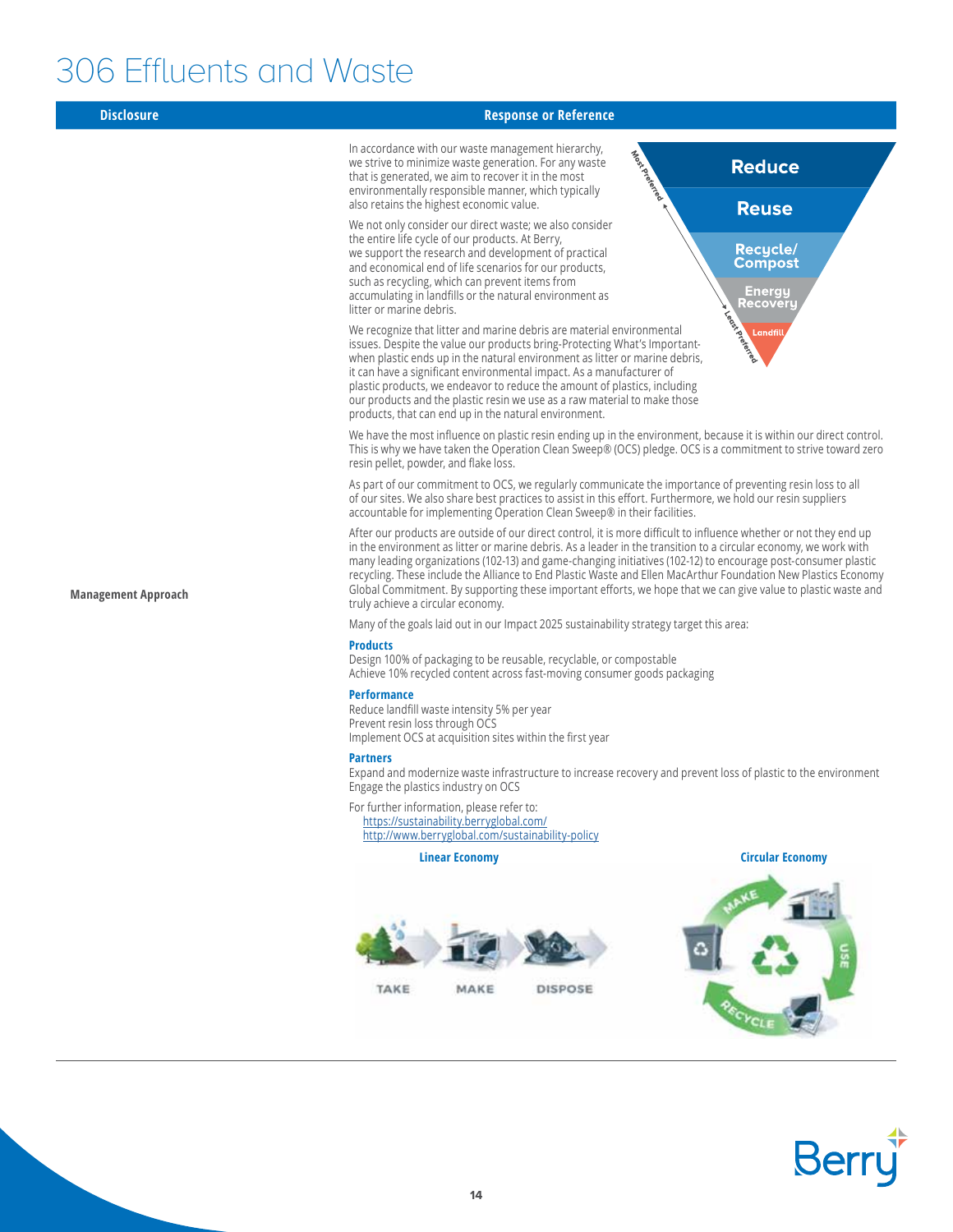#### 306 Effluents and Waste



|                                                      | 2018   | $2019*$ |
|------------------------------------------------------|--------|---------|
| Landfill Waste (MT)                                  | 21,300 | 19,200  |
| Waste Intensity (MT landfilled)<br>per MT processed) | 0.83%  | 0.72%   |

 $MT = metric$  ton \*2019 data excludes RPC acquisition

Reductions in landfill waste generation are driven through our waste reduction initiative. Through this program, we regularly share best practices and information to support our sites with their efforts to reduce waste.

As can be seen in the chart to the right, we are able to recycle the vast majority of waste we generate because plastics are readily recyclable. Most of our collective landfill waste comes from sites that produce multi-material structures that often lack recycling outlets. As we strive for 100% of our packaging to be reusable, recyclable, or compostable, we believe we will be able to recycle an even higher percentage of our manufacturing waste.

Despite continued challenges in recycling markets, we were able to reduce our absolute landfill waste by 10% and achieve a 13% reduction in landfill waste intensity.



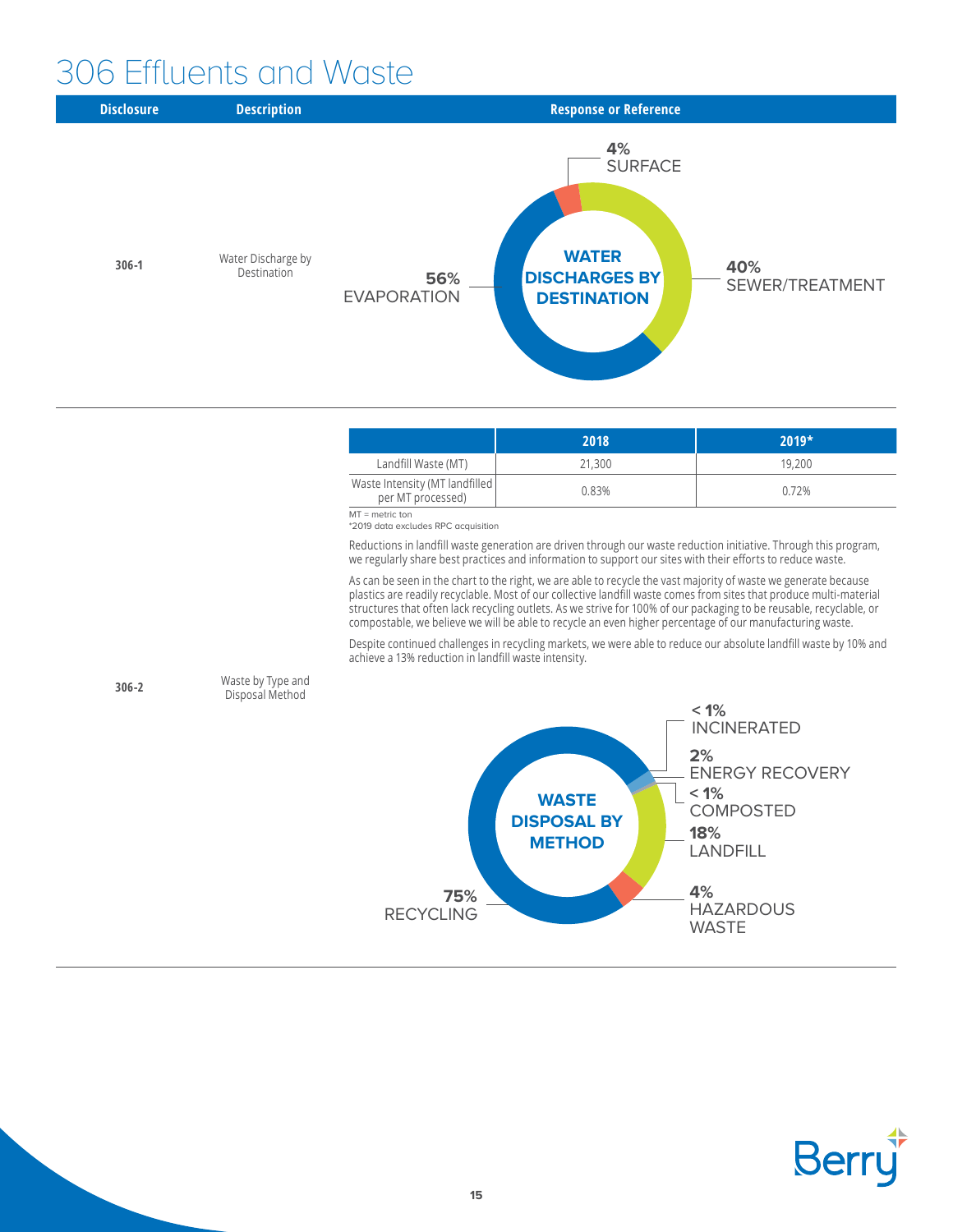#### 308 Supplier Environmental Assessment

| <b>Disclosure</b>          | <b>Description</b>                                                  | <b>Response or Reference</b>                                                                                                                                                                                                                                                                                                                                                                                                                                                                                                                                                                                                                                                                                                                                                                                                                                                                                                                                                         |
|----------------------------|---------------------------------------------------------------------|--------------------------------------------------------------------------------------------------------------------------------------------------------------------------------------------------------------------------------------------------------------------------------------------------------------------------------------------------------------------------------------------------------------------------------------------------------------------------------------------------------------------------------------------------------------------------------------------------------------------------------------------------------------------------------------------------------------------------------------------------------------------------------------------------------------------------------------------------------------------------------------------------------------------------------------------------------------------------------------|
|                            |                                                                     | We, along with our affiliates, divisions, and subsidiaries strive to conduct business in a responsible manner.<br>As we expand upon our global activities abroad and work with suppliers worldwide to meet customers' needs,<br>it is important to preserve our collective commitment to human rights in the workplace as well as a safe<br>work environment.                                                                                                                                                                                                                                                                                                                                                                                                                                                                                                                                                                                                                        |
| <b>Management Approach</b> |                                                                     | In order to continue to honor these values and principles, we have decided to conduct business only with<br>suppliers who share a similar commitment. We have created a Supplier Code of Conduct to outline what we<br>expect from our suppliers with respect to labor and employment rights, environmental health and safety,<br>ethics and social responsibility, and global trade practices. Suppliers are expected to adhere to our Supplier<br>Code of Conduct, and must operate in full compliance with all applicable laws and regulations. When local laws<br>and regulations are less restrictive than our Supplier Code of Conduct, we expect suppliers to adhere to our<br>principles. Failure to comply with internationally recognized standards and the standards set forth in our<br>Supplier Code of Conduct may result in the termination of our business relationship. Berry may conduct<br>on-site audits to ensure compliance with our Supplier Code of Conduct. |
|                            |                                                                     | For further information, please refer to:<br>$102-9$<br><b>Supplier Code of Conduct</b><br><b>Purchase Order Standard Terms and Conditions</b>                                                                                                                                                                                                                                                                                                                                                                                                                                                                                                                                                                                                                                                                                                                                                                                                                                       |
| $308 - 1$                  | New Suppliers That<br>Were Screened Using<br>Environmental Criteria | New suppliers are initially screened for compliance with our Supplier Code of Conduct. Key suppliers are also<br>required to recertify compliance annually. We are in the process of implementing a new system that would allow<br>us to recertify all active vendors annually.                                                                                                                                                                                                                                                                                                                                                                                                                                                                                                                                                                                                                                                                                                      |
|                            |                                                                     | We also specify supplier expectations in our Purchase Order Standard Terms and Conditions.                                                                                                                                                                                                                                                                                                                                                                                                                                                                                                                                                                                                                                                                                                                                                                                                                                                                                           |

#### 401 Employment

| <b>Disclosure</b>          | <b>Description</b> | <b>Response or Reference</b>                                                                                                                                                                                                                                                                                                                                                                          |
|----------------------------|--------------------|-------------------------------------------------------------------------------------------------------------------------------------------------------------------------------------------------------------------------------------------------------------------------------------------------------------------------------------------------------------------------------------------------------|
| <b>Management Approach</b> |                    | We believe that our employees are our most valuable asset. In fact, we attribute our success as a Company in<br>significant part to our ability to recruit, hire, retain, and develop a positive and productive workforce. We are<br>committed to creating a workplace where ideas, energy, teamwork, and dedication fuel our success and where all<br>employees can thrive and meet their potential. |
| $401 - 2$                  | <b>Benefits</b>    | We have a long history of profit sharing with our employees. Embedded in our culture, this philosophy is one<br>of many practices that have enabled us to continuously focus on growth, improvement, and success. Excluding<br>the recently acquired RPC Group-more than 20,000, or 84%, of our 24,000 hourly and salaried employees-<br>participate in variable incentive pay programs each year.    |

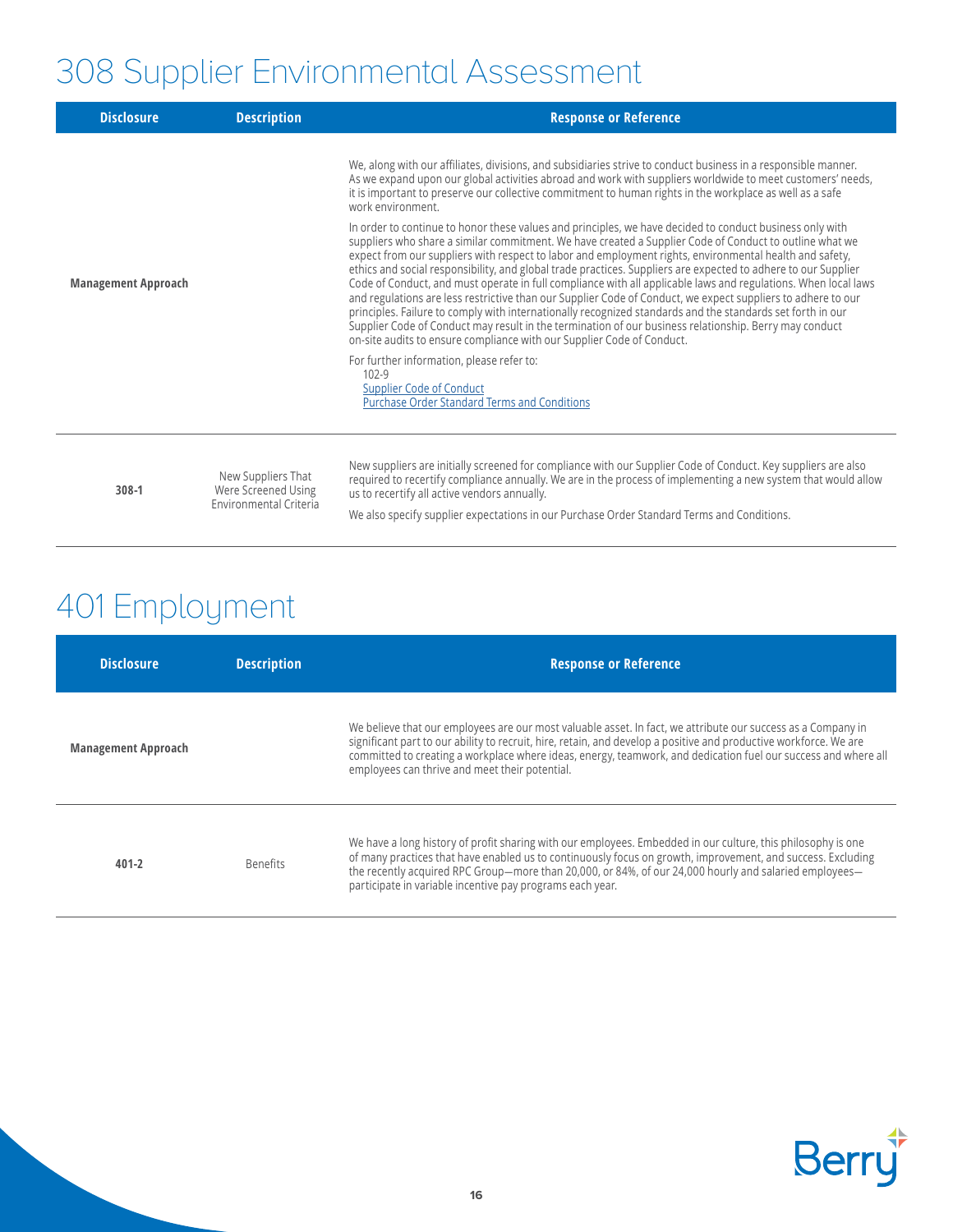#### 402 Labor/Management Relations

| <b>Disclosure</b>          | <b>Description</b> | <b>Response or Reference</b>                                                                                                                                                                                                                                                                                                                                                                                                                                                                                                                                                                                                                                                                                                                                                                                                                                                            |
|----------------------------|--------------------|-----------------------------------------------------------------------------------------------------------------------------------------------------------------------------------------------------------------------------------------------------------------------------------------------------------------------------------------------------------------------------------------------------------------------------------------------------------------------------------------------------------------------------------------------------------------------------------------------------------------------------------------------------------------------------------------------------------------------------------------------------------------------------------------------------------------------------------------------------------------------------------------|
| <b>Management Approach</b> |                    | July 1, 2020 marks the one year anniversary of the transformational merger of Berry and the RPC Group. During<br>the course of the year, our teams have worked together seamlessly to successfully integrate business processes<br>and translate best practices. As publicly reported to the UK Takeover Commission on July 1, 2020, the intended<br>operational and administrative restructuring activities have been completed successfully and are in compliance<br>with our Intention Statements, including a limited reduction in employment of less than 0.5% across the<br>combined group. During the year, we have worked closely with the heritage RPC-European Works Council, which<br>supported the post acquisition integration, strategy, and communication to heritage RPC employees.<br>For further information, please refer to:<br>https://www.berryglobal.com/careers |

#### 403 Occupational Health and Safety

| <b>Disclosure</b>          | <b>Description</b> | <b>Response or Reference</b>                                                                                                                                                                                                                                                                                                                                                                                                                                                                                                                                                                                                                                                                                                                                                                                    |
|----------------------------|--------------------|-----------------------------------------------------------------------------------------------------------------------------------------------------------------------------------------------------------------------------------------------------------------------------------------------------------------------------------------------------------------------------------------------------------------------------------------------------------------------------------------------------------------------------------------------------------------------------------------------------------------------------------------------------------------------------------------------------------------------------------------------------------------------------------------------------------------|
| <b>Management Approach</b> |                    | The safety of our employees and contractors is our number one priority and core value at Berry. Due to the fact<br>that we continually transform our safety practices and procedures, our employees have reduced the incident rate<br>to be far below the industry average of 3.8.<br>We believe that education and empowerment are fundamentals to a safe working environment in every facility.<br>Day-one orientation includes a general safety training course for new employees and contractor initial visits.<br>To supplement every employee's education of safety according to their specific responsibilities, we also offer<br>mandatory online courses through Berry University.<br>At Berry, we are committed to conducting our operations with the highest regard for the safety and health of our |
|                            |                    | employees, the public, our customers, and the protection and preservation of the environment. We believe that<br>injuries and environmental impacts can be eliminated through effective awareness, training, accountability, and<br>compliance. It is the direct responsibility, dedication, and commitment of all Berry employees to maintain a safe<br>workplace and support the sustainability efforts.<br>For further information, please refer to:<br><b>Environmental, Health and Safety Vision &amp; Policy</b>                                                                                                                                                                                                                                                                                          |
|                            |                    |                                                                                                                                                                                                                                                                                                                                                                                                                                                                                                                                                                                                                                                                                                                                                                                                                 |

|                                                                                                |                                                                                                                   | We track our total recordable incident<br>rate as our key performance indicator<br>for this disclosure. Our recordable          |      |      | <b>OSHA RECORDABLE INCIDENT RATE</b><br>- Berry - Industry Average |      |      |         |
|------------------------------------------------------------------------------------------------|-------------------------------------------------------------------------------------------------------------------|---------------------------------------------------------------------------------------------------------------------------------|------|------|--------------------------------------------------------------------|------|------|---------|
|                                                                                                | Types of Injury                                                                                                   | incident rate is calculated using U.S.<br>OSHA's classification criteria.                                                       | 4.60 | 4.20 |                                                                    |      |      |         |
|                                                                                                | and Rates of Injury,<br>Occupational Diseases,                                                                    |                                                                                                                                 |      |      | 3.90                                                               | 3.90 | 3.80 | $3.80*$ |
| $403 - 2$<br>Lost Days, and<br>Absenteeism, and<br>Number of<br><b>Work-Related Fatalities</b> | Industry average is based on the<br>incident rate of nonfatal occupational<br>injuries and illnesses for Plastics |                                                                                                                                 |      |      |                                                                    |      |      |         |
|                                                                                                |                                                                                                                   | 1.26                                                                                                                            | 1.27 | 1.40 | 1.22                                                               | 1.20 | 1.09 |         |
|                                                                                                | Product Manufacturing (NAICS 3261)                                                                                |                                                                                                                                 |      |      |                                                                    |      |      |         |
|                                                                                                |                                                                                                                   | as published by the United States<br>Department of Labor's Bureau of Labor<br>Statistics:<br>https://www.bls.gov/iif/oshsum.htm | 2014 | 2015 | 2016                                                               | 2017 | 2018 | 2019    |

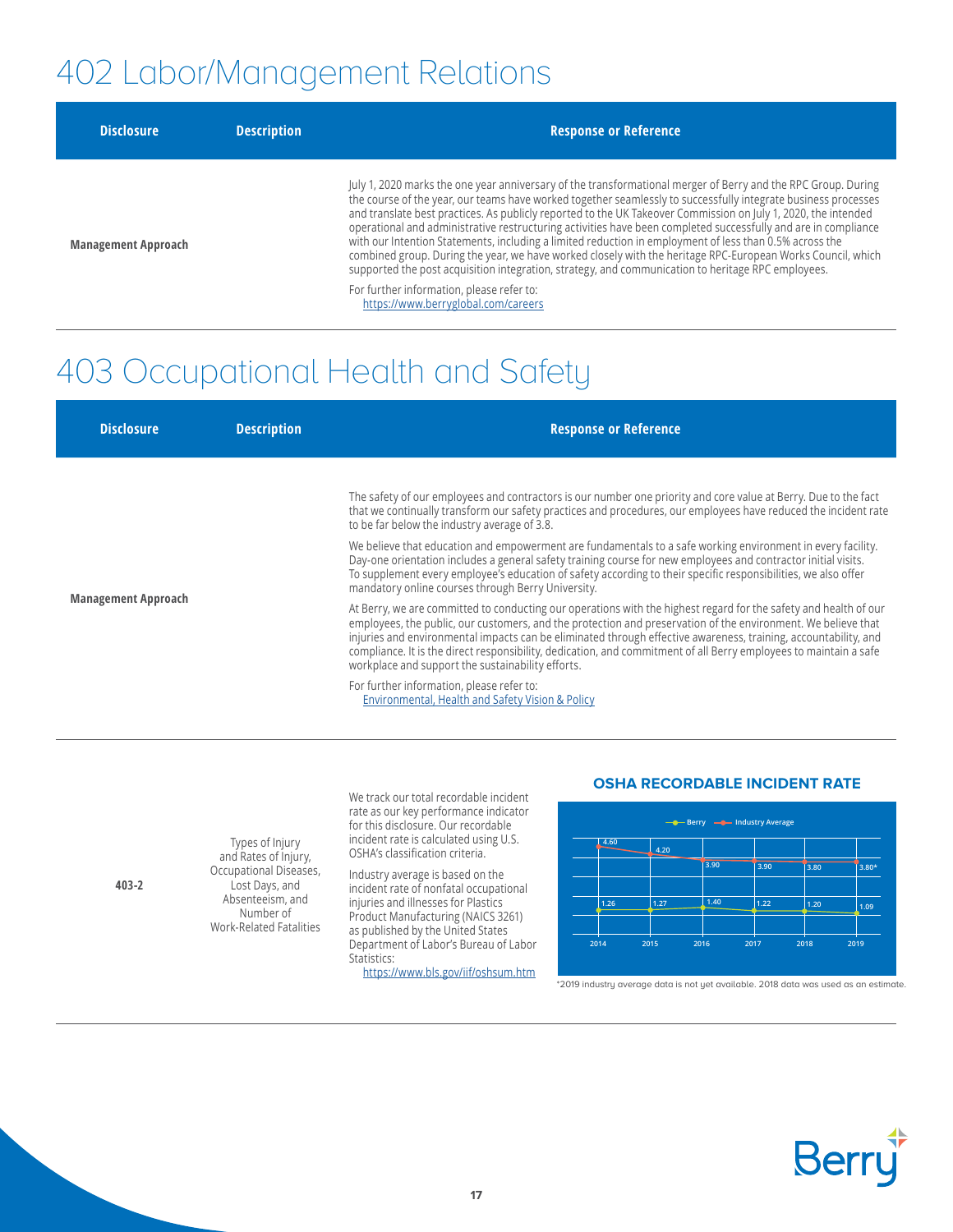## 404 Training and Education

| <b>Disclosure</b>          | <b>Description</b>                                                                        | <b>Response or Reference</b>                                                                                                                                                                                                                                                                                                                                                                                                                                                       |
|----------------------------|-------------------------------------------------------------------------------------------|------------------------------------------------------------------------------------------------------------------------------------------------------------------------------------------------------------------------------------------------------------------------------------------------------------------------------------------------------------------------------------------------------------------------------------------------------------------------------------|
| <b>Management Approach</b> |                                                                                           | As a Company, we believe that it is the cumulative success of our thousands of employees around the globe<br>that fosters excellence within our organization. Success in their respective jobs helps us ensure excellence in<br>innovation, quality, customer satisfaction, and much more, which ultimately fuels the overall success of Berry.                                                                                                                                    |
|                            |                                                                                           | Berry is committed to developing our team members from shop floor to executive level with both in-person and<br>eLearning development programs. Programs include leadership and skill building to drive internal promotability<br>and career development.                                                                                                                                                                                                                          |
|                            |                                                                                           | Berry University: skill and competency building eLearning platform available to all employees via computer<br>and mobile device. Courses are designed to upskill employees for accelerating success in current role as well as<br>prepare them for future leadership positions. (24,500 participants in 2019)                                                                                                                                                                      |
|                            |                                                                                           | Leadership Foundations: front-line supervisor and individuals with the potential and desire to become<br>supervisors. 20 manager skill courses that are taught at local level by HR and Plant leaders. Each 1.5 hour<br>course covers basic leadership concepts and tools needed for success in the supervisory role (examples include:<br>problem solving, interview skills, providing feedback, etc.) These courses are available in 8 languages. (1275<br>participants in 2019) |
|                            |                                                                                           | Leadership Development Program (heritage Berry): three day instructor-led leadership competency workshop<br>delivered 2-3 times per year in all of Berry's primary geographies (including US, Mexico, South America, Europe<br>and Asia) for Manager and Director-band employees. Course includes Situational Leadership, Building Trust,<br>MBTI, Leading Change and interactions with senior leaders. (300 participants in 2019)                                                 |
|                            |                                                                                           | CPI Bronze Development Program (heritage RPC): 9-month leadership development program for high potential<br>individual contributors targeted for leadership positions. Includes modules on execution, leadership, lean Six<br>Sigma principles, and problem solving. (15 participants 2019)                                                                                                                                                                                        |
|                            |                                                                                           | CPI Silver Development Program (heritage RPC): 12-month development program for high potential Managers<br>and Directors targeted for senior leadership positions. Includes three facilitator-led sessions and a project<br>requirement. (20 participants in 2019)                                                                                                                                                                                                                 |
|                            |                                                                                           | International Graduate Development Program (heritage RPC): program designed for recent graduates entering<br>the manufacturing field. Program extends over two years with eight interactions providing development in<br>communication skills, team effectiveness, managing change and inspirational leadership. (17 graduates in 2018,<br>hiatus 2019))                                                                                                                           |
| $404 - 2$                  | Programs for Upgrading<br>Employee Skills and<br><b>Transition Assistance</b><br>Programs | Executive Development Program: 10-month developmental program for EVPs and VPs to provide global exposure<br>and enterprise thinking. Participants must solve a real -time Berry issue through collaboration with local<br>leadership and strategic thinking capability. Includes educational sessions with global business schools. (hiatus<br>2019, 15 in 2018)                                                                                                                  |
|                            |                                                                                           | Core Selling Capabilities: development program for employees new to selling roles or new to Berry. Includes the<br>Berry sales process and key account management process. Facilitator-led courses held in US, EU and China. (90<br>participants in 2019)                                                                                                                                                                                                                          |
|                            |                                                                                           | Advanced Selling Capabilities: sales development program for tenured sales professionals. Case study based<br>focus on selling value and negotiation skills training. Facilitator-led courses in US and EU. (65 participants in 2019)                                                                                                                                                                                                                                              |
|                            |                                                                                           | Finance for Sales Professionals: simulation-based course for sales professionals used as a deep dive into P&L<br>levers which can be used when negotiating with customers. 3rd party deliver in US, EU and South America. (75<br>participants 2019)                                                                                                                                                                                                                                |
|                            |                                                                                           | Operations Development Program: newly launch program to develop new to Berry Plant Directors and internal<br>successors to the Plant Director role. Focus is on leading team, driving engagement, financial acumen, safety,<br>quality and sustainability. Delivered in US and EU (55 participants in 2019)                                                                                                                                                                        |
|                            |                                                                                           | 7 Habits for Managers: Franklin Covey course facilitated internally as an independent course. Focus is on<br>maximizing the contributions of the team to overdrive deliverables. (40 participants in 2019)                                                                                                                                                                                                                                                                         |
|                            |                                                                                           | Building your Career at Berry: workshop designed for emerging talent on how to self-develop and prepare for the<br>next career step. (85 participants in 2019)                                                                                                                                                                                                                                                                                                                     |
|                            |                                                                                           | 360 assessment and feedback: Berry provides three levels of 360 assessment and feedback. (1) Individual<br>contributor level, (2) Manager and Director, (3) senior executive utilizing OPTM 360s and Center for Creative<br>Leadership 360s.                                                                                                                                                                                                                                       |
|                            |                                                                                           | Additionally Berry conducts deep dive succession planning calibration sessions, reviewing more than 1200<br>employees on an annual basis. Sessions are followed with 12-month individual development plans for each leader<br>reviewed."                                                                                                                                                                                                                                           |
|                            |                                                                                           | For further information, please visit:<br>http://www.berryglobal.com/careers                                                                                                                                                                                                                                                                                                                                                                                                       |

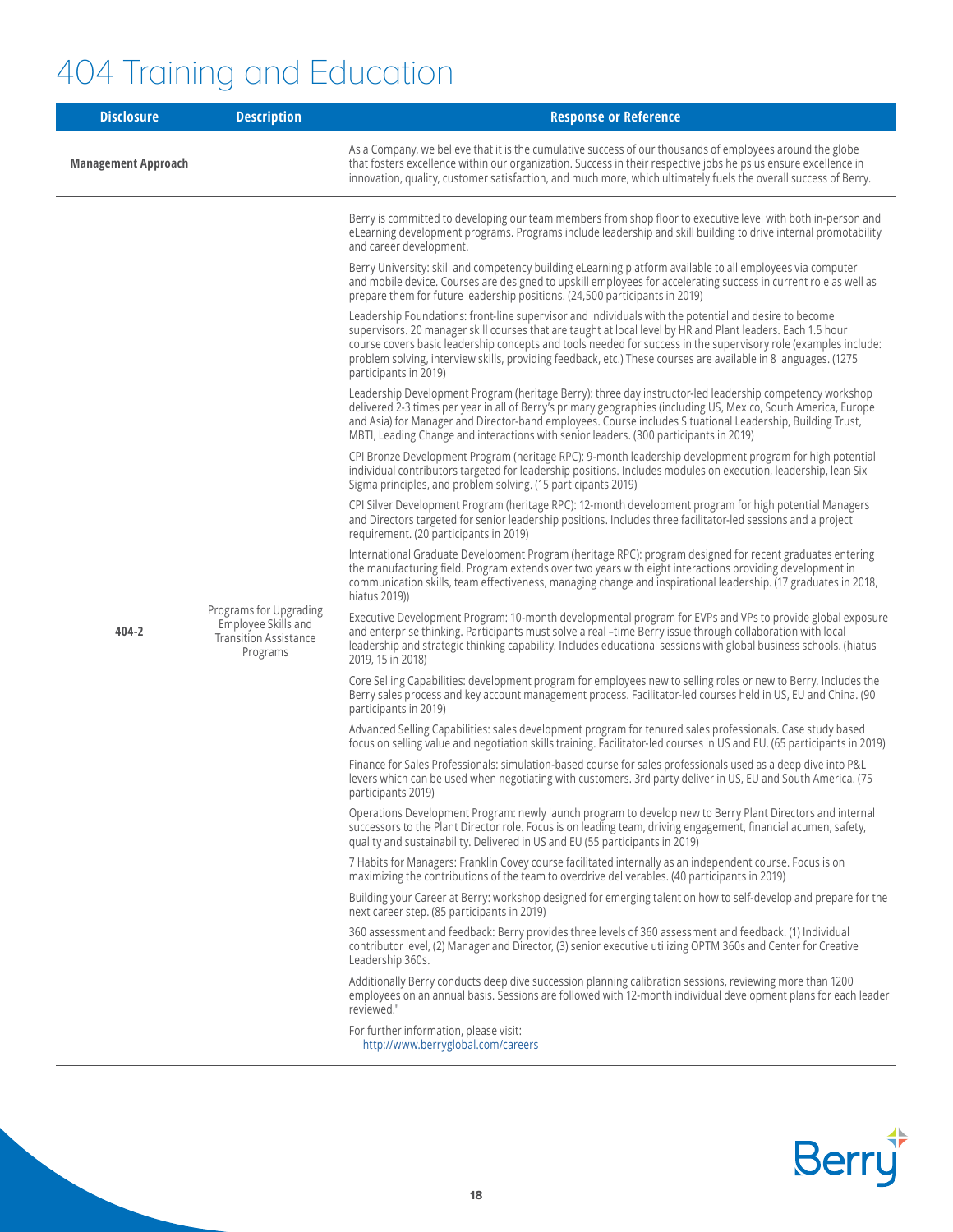#### 405 Diversity and Equal Opportunity

| <b>Disclosure</b>          | <b>Description</b> | <b>Response or Reference</b>                                                                                                                                                                                                                                                                        |
|----------------------------|--------------------|-----------------------------------------------------------------------------------------------------------------------------------------------------------------------------------------------------------------------------------------------------------------------------------------------------|
|                            |                    | At Berry, we understand that we are made better by the diversity that exists within our Company and our<br>communities. We believe that our differences and unique qualities allow us to generate innovative ideas and be<br>better problem solvers.                                                |
| <b>Management Approach</b> |                    | As an organization, through our plugIN Diversity and Inclusion Network and its initiatives, we will continually<br>prioritize the development of a thoughtful, diverse workplace where all are accepted and have the opportunity to<br>thrive and equally contribute to the success of our Company. |
|                            |                    | For further information, please refer to:<br>https://www.berryglobal.com/careers/plugin                                                                                                                                                                                                             |

#### 407 Freedom of Association and Collective Bargaining

| <b>Disclosure</b>          | <b>Description</b> | <b>Response or Reference</b>                                                                                                                                                       |
|----------------------------|--------------------|------------------------------------------------------------------------------------------------------------------------------------------------------------------------------------|
| <b>Management Approach</b> |                    | Berry respects the freedom of association. We will cooperate in good faith with the trade unions that represent<br>our employees within the appropriate national legal frameworks. |
|                            |                    | For further information, please visit:<br><b>Global Human Rights and Labor Standards Policy</b>                                                                                    |

#### 408 Child Labor

| <b>Disclosure</b>          | <b>Description</b> | <b>Response or Reference</b>                                                                                                                                                                                                                                                                                                                                                                                                                                       |
|----------------------------|--------------------|--------------------------------------------------------------------------------------------------------------------------------------------------------------------------------------------------------------------------------------------------------------------------------------------------------------------------------------------------------------------------------------------------------------------------------------------------------------------|
| <b>Management Approach</b> |                    | Berry does not allow child labor in its operations. We also believe children should not be forced or coerced into<br>trafficking, bonded labor or servitude. The term "child" means any person under the minimum legal age for being<br>employed in the workplace, which in most instances is fifteen (15) years of age. Typically, Berry does not hire<br>anyone under the age of eighteen (18) unless apprenticeships or internships are permitted by local law. |
|                            |                    | For further information, please visit:<br><b>Global Human Rights and Labor Standards Policy</b>                                                                                                                                                                                                                                                                                                                                                                    |

#### 409 Forced or Compulsory Labor

| <b>Disclosure</b>          | <b>Description</b> | <b>Response or Reference</b>                                                                                                                                                                                                                                                                                                               |
|----------------------------|--------------------|--------------------------------------------------------------------------------------------------------------------------------------------------------------------------------------------------------------------------------------------------------------------------------------------------------------------------------------------|
| <b>Management Approach</b> |                    | Berry respects the rights of all people, so we will not use or engage in any form of coerced, bonded or indentured<br>labor. All work will be voluntary, and employees will be free to leave or terminate their employment in accordance<br>with local and national laws without fear of physical, psychological, sexual, or verbal abuse. |
|                            |                    | Berry prohibits the use of slavery and human trafficking in our facilities, by our suppliers and business partners.<br>Slavery includes forced labor, in addition to bonded labor and domestic servitude.                                                                                                                                  |
|                            |                    | Berry will not require employees to lodge "deposits" of their identity papers (e.g., government-issued<br>identification, passports, or work permits).                                                                                                                                                                                     |
|                            |                    | For further information, please visit:<br><b>Global Human Rights and Labor Standards Policy</b>                                                                                                                                                                                                                                            |

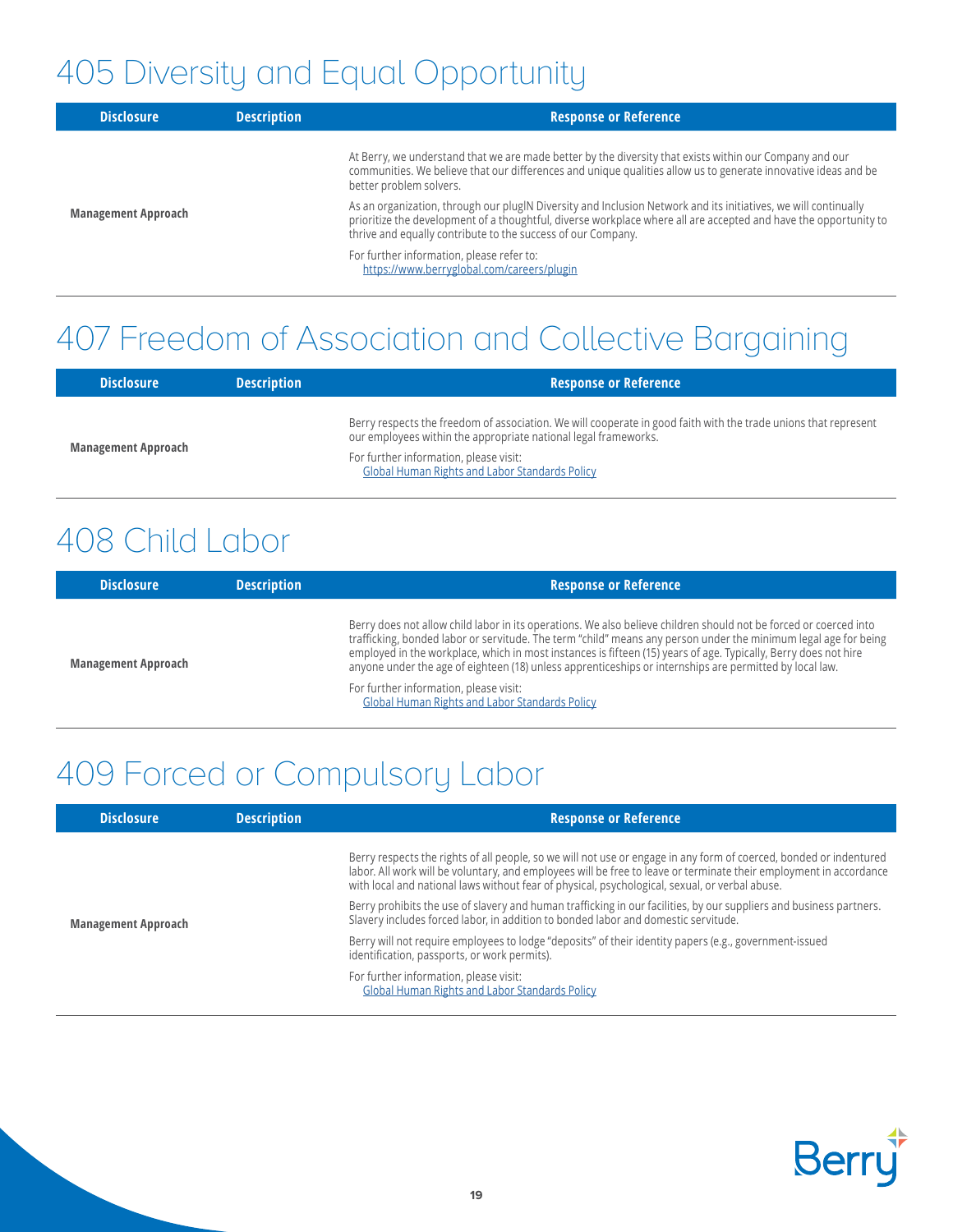#### 412 Human Rights

| <b>Disclosure</b>          | <b>Description</b> | <b>Response or Reference</b>                                                                                                                                                                                                                                                                                                                                                                                                              |
|----------------------------|--------------------|-------------------------------------------------------------------------------------------------------------------------------------------------------------------------------------------------------------------------------------------------------------------------------------------------------------------------------------------------------------------------------------------------------------------------------------------|
| <b>Management Approach</b> |                    | Berry Global Group, Inc. and its subsidiaries (collectively, "Berry") strive to maintain a working environment, both<br>internally and through our suppliers, that conducts its personnel practices in a manner designed to respect the<br>human rights for all individuals and ensure equal opportunities. Berry operates in accordance with applicable<br>laws and labor standards, Berry policies, and Berry's Code of Business Ethics |
|                            |                    | For further information, please visit:<br><b>Global Human Rights and Labor Standards Policy</b>                                                                                                                                                                                                                                                                                                                                           |

#### 414 Supplier Social Assessment

| <b>Disclosure</b>          | <b>Description</b>                                           | <b>Response or Reference</b>                                                                                                                                                                                                                                                                                                                                                                                                                                                                                                                                                                                                                                                                                                                                                                                                                                                                                                                                                        |
|----------------------------|--------------------------------------------------------------|-------------------------------------------------------------------------------------------------------------------------------------------------------------------------------------------------------------------------------------------------------------------------------------------------------------------------------------------------------------------------------------------------------------------------------------------------------------------------------------------------------------------------------------------------------------------------------------------------------------------------------------------------------------------------------------------------------------------------------------------------------------------------------------------------------------------------------------------------------------------------------------------------------------------------------------------------------------------------------------|
|                            |                                                              | Berry Global Group, Inc. our affiliates, divisions, and subsidiaries strive to conduct business in a responsible<br>manner. As we expand our business activities abroad and work with suppliers globally to meet customers' needs,<br>it is important to preserve our collective commitment to human rights in the workplace as well as to a safe work<br>environment.                                                                                                                                                                                                                                                                                                                                                                                                                                                                                                                                                                                                              |
| <b>Management Approach</b> |                                                              | In order to continue to honor these values and principles, we have decided to conduct business only with<br>suppliers who share a similar commitment. We have created a Supplier Code of Conduct to outline what we<br>expect from our suppliers with respect to labor and employment rights, environmental health and safety,<br>ethics and social responsibility, and global trade practices. Suppliers are expected to adhere to our Supplier<br>Code of Conduct and must operate in full compliance with all applicable laws and regulations. When local laws<br>and regulations are less restrictive than our Supplier Code of Conduct, we expect suppliers to adhere to our<br>principles. Failure to comply with internationally recognized standards and the standards set forth in our Supplier<br>Code of Conduct may result in the termination of our business relationship. Berry may conduct on-site audits to<br>ensure compliance with our Supplier Code of Conduct. |
|                            |                                                              | For further information, please refer to:<br>$102 - 9$<br><b>Supplier Code of Conduct</b><br><b>Global Acquisition and Accountability Policy</b><br><b>Modern Slavery Act Statement</b><br><b>Purchase Order Standard Terms and Conditions</b>                                                                                                                                                                                                                                                                                                                                                                                                                                                                                                                                                                                                                                                                                                                                      |
| $414 - 1$                  | New Suppliers That<br>Were Screened Using<br>Social Criteria | New suppliers are initially screened for compliance with our Supplier Code of Conduct. Key suppliers are also<br>required to recertify compliance annually. We are in the process of implementing a new system that would allow<br>us to recertify all active vendors annually.<br>We also specify supplier expectations in our Purchase Order Standard Terms and Conditions.                                                                                                                                                                                                                                                                                                                                                                                                                                                                                                                                                                                                       |

#### 416 Customer Health and Safety

| <b>Disclosure</b>          | <b>Description</b> | <b>Response or Reference</b>                                                                                                                                                                          |
|----------------------------|--------------------|-------------------------------------------------------------------------------------------------------------------------------------------------------------------------------------------------------|
| <b>Management Approach</b> |                    | Berry maintains the highest possible standards of product stewardship to ensure the safe and responsible<br>utilization of materials in enhancing the quality of life through design and development. |
|                            |                    | For further information, please refer to:<br><b>Product Stewardship Policy</b><br><b>Continuous Improvement</b><br><b>Quality Policy</b>                                                              |